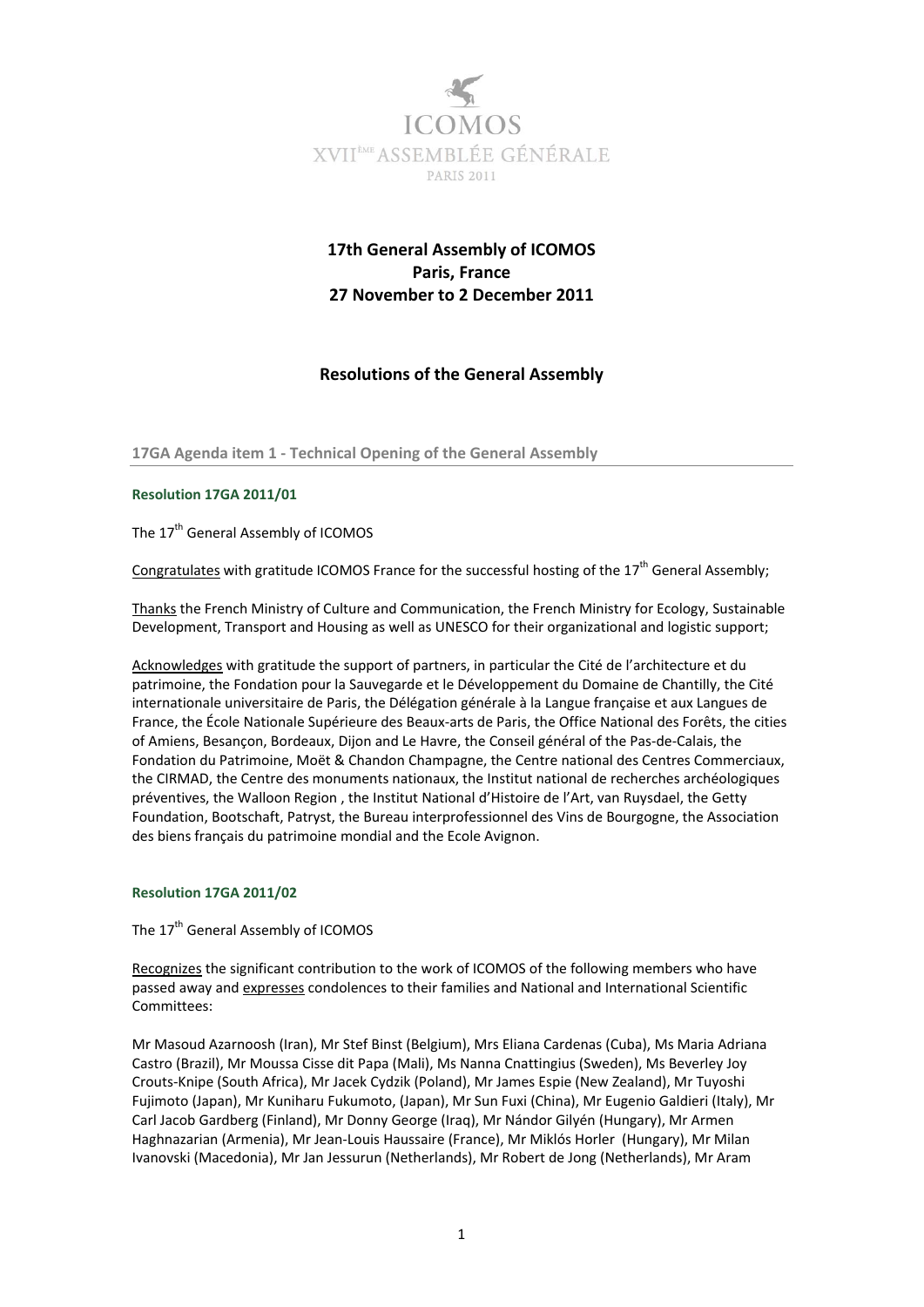Kalantaryan (Armenia), Ms Vera Kolarova (Bulgaria), Mr Garth Lampart (Jamaica), Mr Derek Linstrum (United Kingdom), Mr Emmanuel Lopez (France), Mr Jerko Marasovic (Croatia), Mr Mohammad‐Amin Mirfendereski (Iran), Mr Kuniaki Oi (Japan), Mr Ismet Okyay (Turkey), Mr Lénin Ortiz Arciniegas (Ecuador), Mr Michel Parent (France), Mr Juan Manuel Posse (Honduras), Mr Léon Pressouyre (France), Mr Jean Prum (Luxembourg), Mr Victor Cruz Reyes (Honduras), H.E. Ms. María Jesús San Segundo (Spain), Mr Jaap Schipper (Netherlands), Mr István Schultz (Hungary), Mr Marc Simon (France), Ms Hristina Staneva (Bulgaria), Mr Felipe Solis (Mexico), Mr Attilio Stazio (Italy), Mr Akira Tamura (Japan), Mr Andrzej Tomaszewski (Poland), Mr Yoshiyuki Ushikawa (Japan), Mr Mohammad Hosein Vafi (Iran), Mrs Tytti Valto (Finland), Mr Mitsuo Yokoyama (Japan), Mrs Aleksandra Żaryn (Poland), Mr Gustavo Manrique Zermeño (Mexico).

#### **17GA Agenda item 3‐2 ‐ Attendance and quorum**

On 24 November 2011, 1076 participants were registered for the General Assembly. Some additional members have registered since then, for which final figures were not available at the Technical Opening. As to the number of voting members, the exact figures were to be determined by the Credentials Committee. At the Technical Opening of the General Assembly on 27 November 2011 at 9:00, the requisite quorum of one third of all voting members calculated in accordance with article 6‐b and as indicated in article 9 was not reached. Following provisions in article 9, the deliberations of the General Assembly were therefore valid, irrespective of the number of voting members present, 24 hours after its opening, starting from 28 November 2011 at 9:00 am.

**17GA Agenda item 3‐3 ‐ Election of the Chairperson, 3 Vice‐Chairpersons, the Secretary and the Rapporteur of the 17th General Assembly**

# **Resolution 17GA 2011/03**

The 17<sup>th</sup> General Assembly of ICOMOS elects as:

- Chairperson: Mr Pierre Antoine Gatier (France)
- Vice‐Chairperson: Ms Anila Naeem (Pakistan), Mr Victor Salinas (Spain), Ms Kerstin Westerlund (Sweden)
- Secretary: Ms Bénédicte Selfslagh (Belgium)
- Rapporteur: Mr Axel Mykleby (Norway), and Ms Aylin Orbasli (UK).

# **17GA Agenda item 3‐4 ‐ Adoption of the Agenda**

#### **Resolution 17GA 2011/04**

The 17<sup>th</sup> General Assembly of ICOMOS adopts its Agenda as proposed without amendments.

# **17GA Agenda item 3‐5 ‐ Amendments to the Rules of Procedure of the General Assembly**

# **Resolution 17GA 2011/05**

The  $17<sup>th</sup>$  General Assembly of ICOMOS adopts the proposed amendments to articles 15-2, 23-3, 24-3, 24A‐3, 44‐1, 44‐2, 44‐4, 52‐2, 53, 54‐1, 54‐3 and 55‐2 of the Rules of Procedure of the General Assembly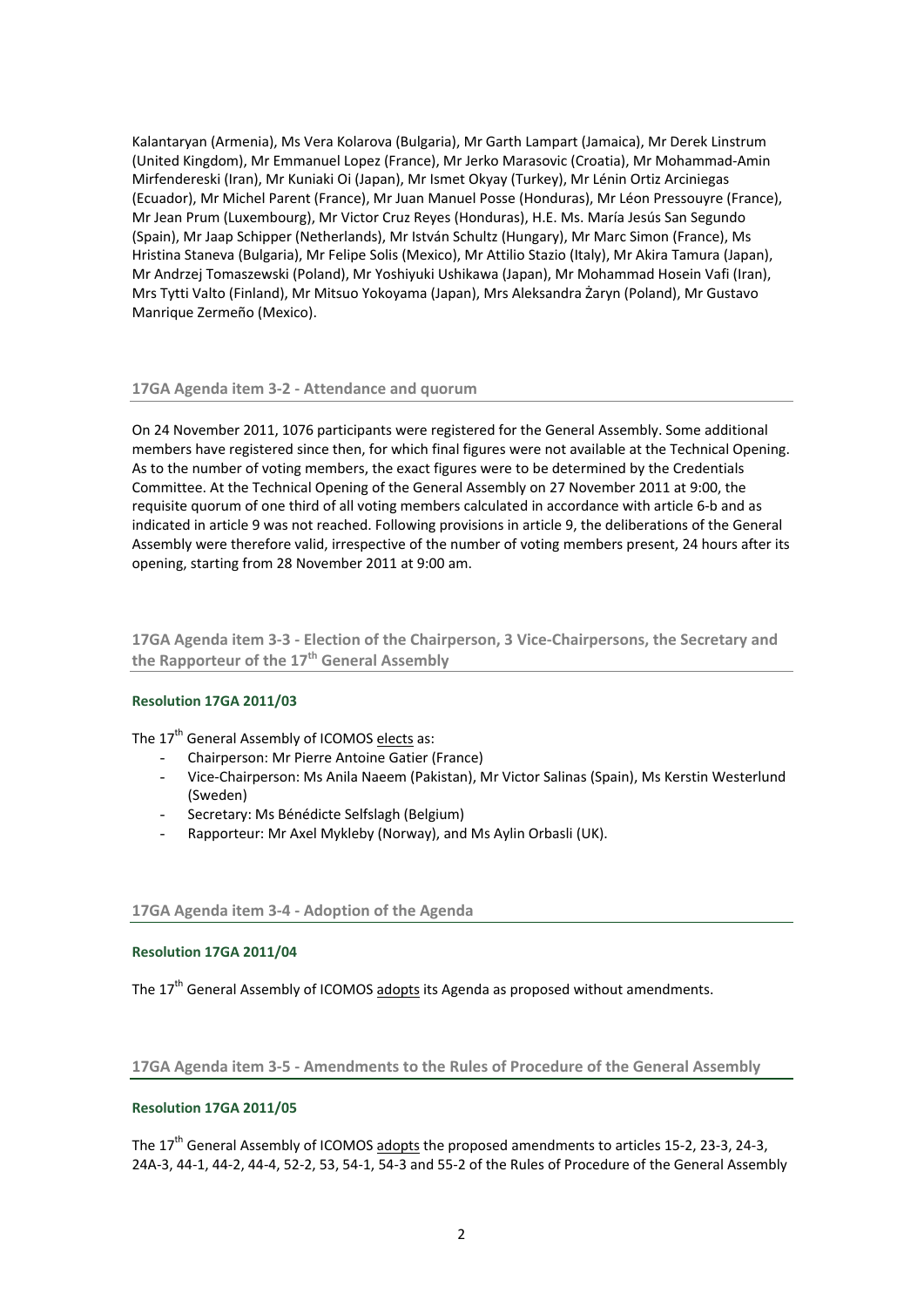as well as the proposed provision on gender equity. The  $17<sup>th</sup>$  General Assembly further decides that the Revised Rules of Procedure will enter into force with immediate effect.

(*The updated Rules of Procedure of the General Assembly (2011) can be found in Annex 1*)

**17GA Agenda item 3‐6 ‐ Appointment of the members of the Credentials, Candidatures and Resolutions Committees, and of the Teller and at least two Assistant Tellers**

# **Resolution 17GA 2011/06**

The  $17<sup>th</sup>$  General Assembly of ICOMOS appoints to the:

- Credentials Committee: Mr Giora Solar (Israel) as Chairman, and Ms Jane Harrington (Australia), Ms Mona O'Rourke (Ireland), Ms Namiko Yamaouchi (Japan), Mr Jun Zheng (China), and ex-officio: Mr Philippe La Hausse de la Louvière, Treasurer General;
- Candidatures Committee: Mr Thomas Adlercreutz (Sweden) as Chairman, and Ms Patricia Green (Jamaica), Mr Alex Langini (Luxembourg), Mr Mario Santana (Belgium), Ms Olga Sevan (Russia);
- Resolutions Committee: Ms Britta Rudolff (Bahrain) as Chairperson, and Mr Stephen Demeter (Belgium), Mr Tamas Fejerdy (Hungary), Mr Patrice Morot‐Sir (France), Mr Yukio Nishimura (Japan), Ms Louise Noel Gras (Mexico), Ms Angela Rojas (Cuba);
- Mr Kevin Jones (New Zealand) as Head Teller, as well as Ms Susan Barr (Norway), Mr Ricardo Beheran (Uruguay), Mr Merab Bochoidze (Georgia), Ms Fatima Fall (Senegal), Mr Ivan Henares (Philippines), Ms Rosina Parchen (Brasil), Mr Francisco Perez Gallego (Venezuela), Ms Suzie Yee Shaw (Pasifika), Mr Robert Treufeldt (Estonia), Ms Natalia Turekulova (Kazakhstan), and Mr Norov Urtnasan (Mongolia), as Assistant Tellers.

**17GA Agenda item 4‐4 ‐ Approval of the reports and accounts and discharge of the Executive Committee**

# **Resolution 17GA 2011/07**

The 17<sup>th</sup> General Assembly of ICOMOS approves the reports by the President, Secretary General and Treasurer General; it further approves the accounts and discharges the Executive Committee.

# **17GA Agenda item 4‐5 ‐ Adoption of new doctrinal texts**

# **Resolution 17GA 2011/08**

The  $17<sup>th</sup>$  General Assembly of ICOMOS adopts the joint ICOMOS – TICCIH Principles for the Conservation of Industrial Heritage Sites, Structures, Areas and Landscapes.

(*The joint ICOMOS – TICCIH Principles for the Conservation of Industrial Heritage Sites, Structures, Areas and Landscapes (2011) can be found in Annex 2*)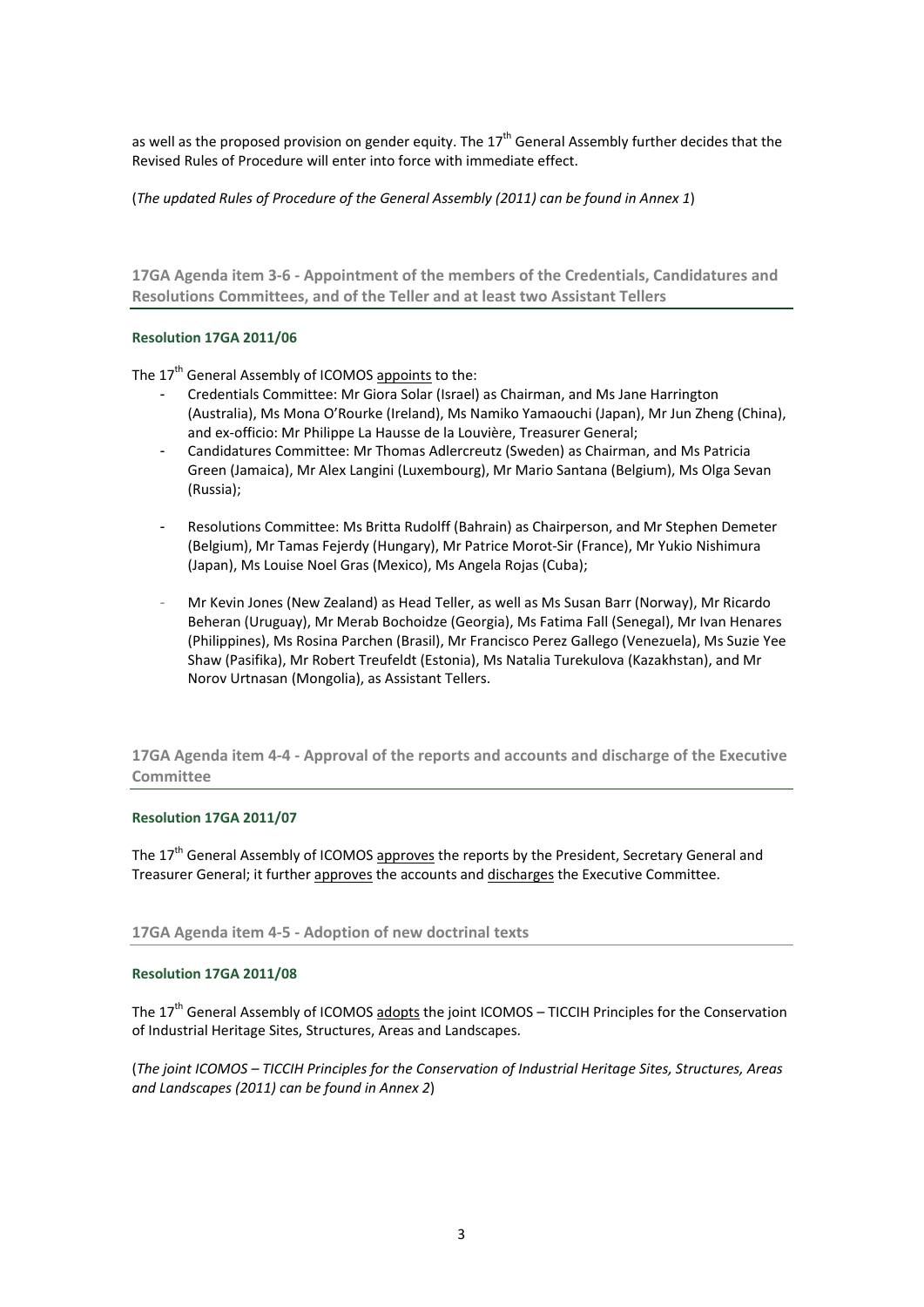#### **Resolution 17GA 2011/09**

The 17<sup>th</sup> General Assembly of ICOMOS adopts the Valletta Principles for the Safeguarding and Management of Historic Cities, Towns and Urban Areas.

(*The Valletta Principles for the Safeguarding and Management of Historic Cities, Towns and Urban Areas (2011) can be found in Annex 3*)

**17GA Agenda item 5‐1 ‐ Report on the Amendments to the ICOMOS Statutes**

#### **Resolution 17GA 2011/10**

The 17th General Assembly of ICOMOS,

Decides to establish a working group with a view to submit to the 18th General Assembly in 2014 amendments to the ICOMOS Statutes as well as Rules of Procedure for approval;

Also decides that this working group shall be composed of representative of all regions and cultural groupings, including some persons, who served on the Statutes Task Force, and shall consist of: Mr Andrew Hall (South Africa, member of the former Task Force), Mr Gideon Koren (ICLAFI, member of the former Task Force), Ms Anne Magnant (ICOMOS France, member of the former Task Force), Mr Peter Phillips (Australia), Ms Bénédicte Selfslagh (ICOMOS Belgium, Chair of the former Task Force) as well as a representative of the ICOMOS Executive Committee and a legal councillor to ICOMOS;

Requests the working group to build upon the analysis and work already carried out, and focus on the following topics:

- a. Membership categories and financial stability
- b. Governance
- c. Elections
- d. Interaction of the Eger‐Xi'an and Dubrovnik‐Valletta Principles with the Statutes and Rules of Procedure
- e. Compliance with legislation;

Also requests that the starting point for the deliberations shall be the text of the Statutes without the provisions that need to be transferred to the Rules of Procedure, and that the working group formulates proposals for the two documents (Statutes and Rules of Procedure, as appropriate);

Further requests the working group to present a report to the Advisory Committee in 2012, and that given the work already undertaken, the proposals shall be presented as text amendments in 'track changes' together with their rationale;

Encourages the Advisory Committee meeting in 2012, to stipulate a time (max. 6 weeks) to allow the National and International Scientific Committees and the membership to send further comments in order to allow those who did not attend the Advisory Committee to participate in the consultation process;

Also requests, based on the above, the working group to submit to the Advisory Committee a revised version well in advance of its 2013 meeting, to allow the National and International Scientific Committees and membership to have the possibility to comment prior to and during the Advisory Committee meeting, and that based on the comments received, and the discussions and decisions made at the 2013 Advisory Committee meeting, the working group shall prepare the final version of the proposal to amend the Statutes, as well as the final proposal for the Rules of Procedure; and that these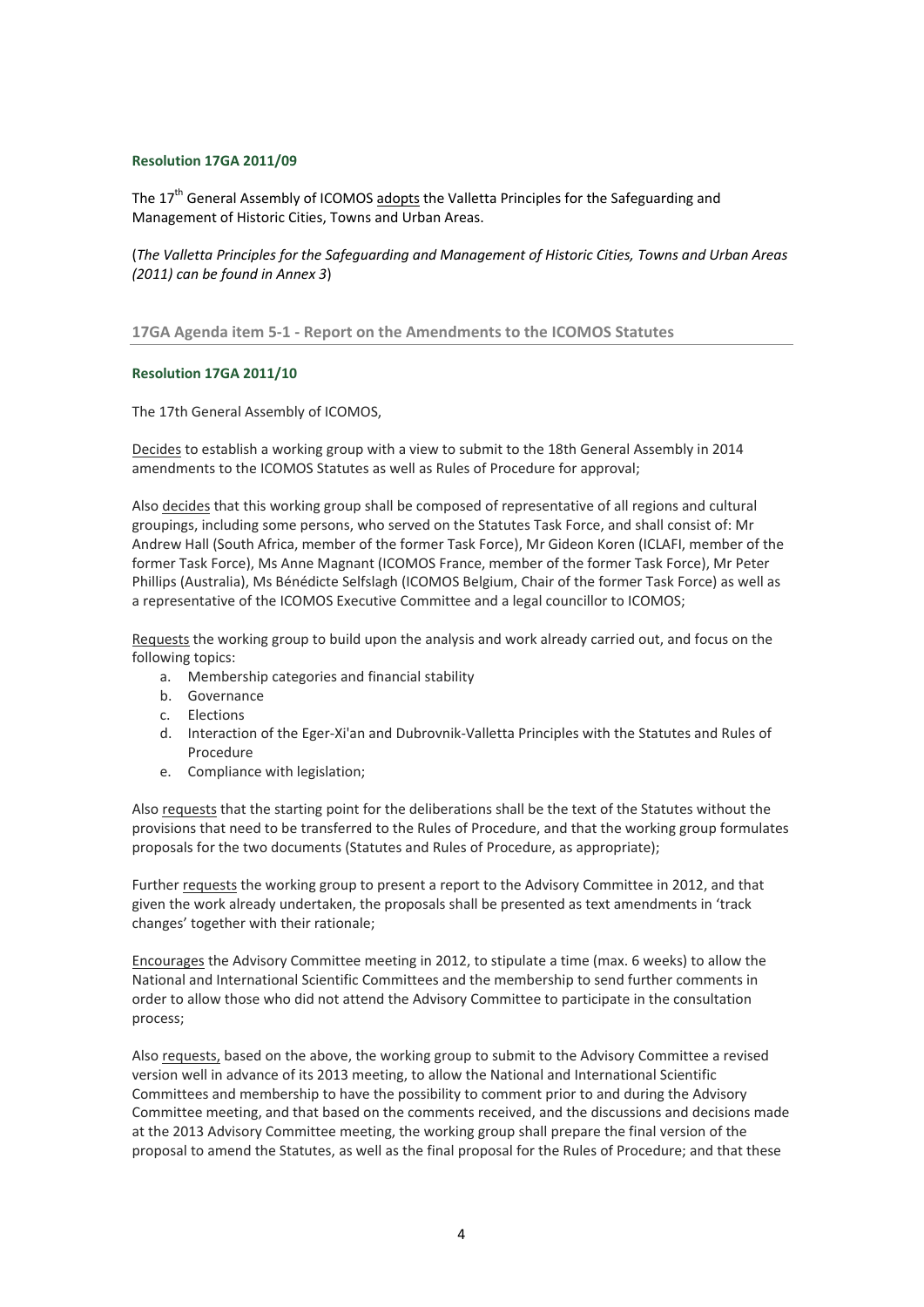shall be sent to the membership four months before the opening of the  $18^{th}$  General Assembly in 2014, in accordance with Article 19 of the Statutes;

Further requests the working group to submit a progress report to the Executive Committee between the meetings of the Advisory Committee.

**17GA Agenda item 5‐2 ‐ Report on the Amendments to the Ethical Commitment Statement**

# **Resolution 17GA 2011/11**

The 17th General Assembly of ICOMOS,

Recalling that the Ethical Commitment Statement was adopted in 2002 along with an intention to review it after 6 years of implementation, and that in March 2010, the Executive Committee asked the newly founded ICOMOS Academy to verify with the National and International Scientific Committees the awareness, applicability and enforcement of the Ethical Commitment Statement;

Considering that the findings of the survey conducted by the ICOMOS Academy had been distributed to the Executive Committee, the Advisory Committee and the ICOMOS Academy members, and that as a result, the Advisory Committee at its meeting in October 2009 (Malta) appointed a working group to generate proposals to review the Statement;

Noting with gratitude the contribution of the Academy and the progress made but considering that this work must continue in order to submit proposals for revision to the Statement;

Resolves to:

- a. Integrate this matter in the mechanisms and processes established for the amendment of the ICOMOS Statutes, noting the importance of these issues being pursued in a coordinated manner;
- b. Request the National and International Scientific Committees to promote awareness of the Ethical Commitment Statement and integrate it in their activities;
- c. Invite its membership to implement sound professional practise in continuously and explicitly clarifying whether they speak in their own name or whether they have been mandated to represent the view of ICOMOS.

#### **17GA Agenda item 6‐1 ‐ Report of the Credentials Committee**

#### **Resolution 17GA 2011/12**

The 17th General Assembly of ICOMOS adopts the report of the Credentials Committee, according to which 66 National Committees present at the General Assembly carry voting rights, 365 voting members are present and, including the proxies, 960 ICOMOS members are expected to vote.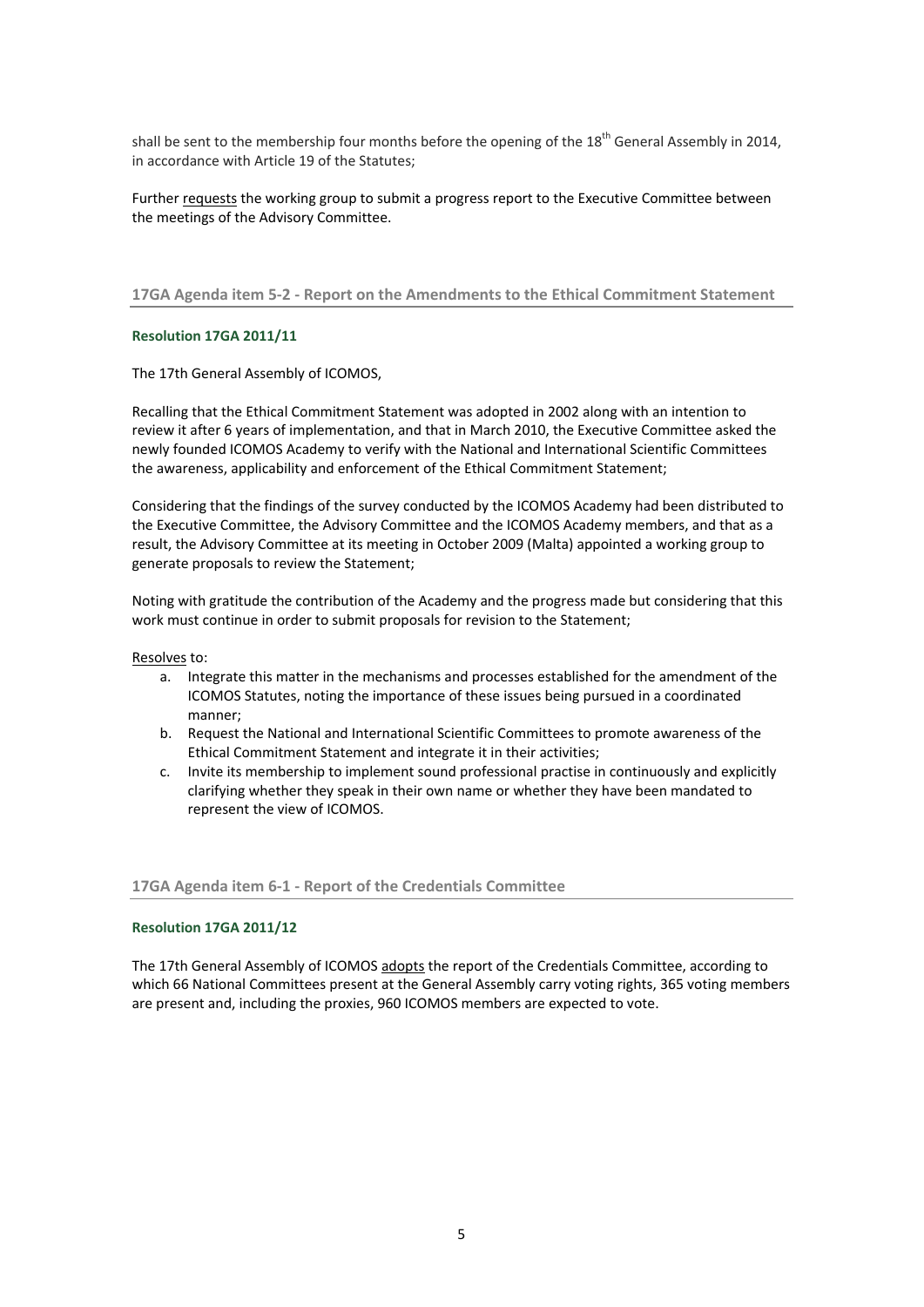#### **Resolution 17GA 2011/13**

The 17th General Assembly of ICOMOS,

Adopts the report of the Candidatures Committee, according to which the following candidates shall be eligible by the General Assembly for the offices indicated:

For the position of President: Mr Gustavo Araoz (USA)

For the position of Secretary General: Mr Dinu Bumbaru (Canada) Ms Kirsti Kovanen (Finland) Mr Werner von Trützschler (Germany)

For the position of Treasurer General: Ms Laura Robinson (South Africa)

For the positions of Vice‐President: Ms Kristal Buckley (Australia) Mr Alfredo Conti (Argentina) Mr Guo Zhan (China) Mr Gideon Koren (Israel) Mr Wilfried Lipp (Austria) Mr Carlos Mesen (Costa Rica) Mr Benjamin Mouton (France) Mr Lazar Sumanov (Macedonia) Mr Georges Zouain (Lebanon)

For the Executive Committee: Ms Sofia Avgérinou‐Kolonias (Greece) Mr Stefan Belishki (Bulgaria) Mr Hildebrand P.G. de Boer (Netherlands) Mr Francesco Caruso (Italy) Mr Rohit Jigyasu (India) Mr Toshiyuki Kono (Japan) Mr Philippe La Hausse de la Louvière (Mauritius) Mr Christoph Machat (Germany) Mr Alberto Martorell (Peru) Mr José de Nordenflycht (Chile) Ms Olga Orive (Mexico) Mr Esteban Prieto (Dominican Republic) Ms Hae‐Un Rii (Korea) Mr Grellan Rourke (Ireland) Mr Abdoulrasool Vatandoust (Iran).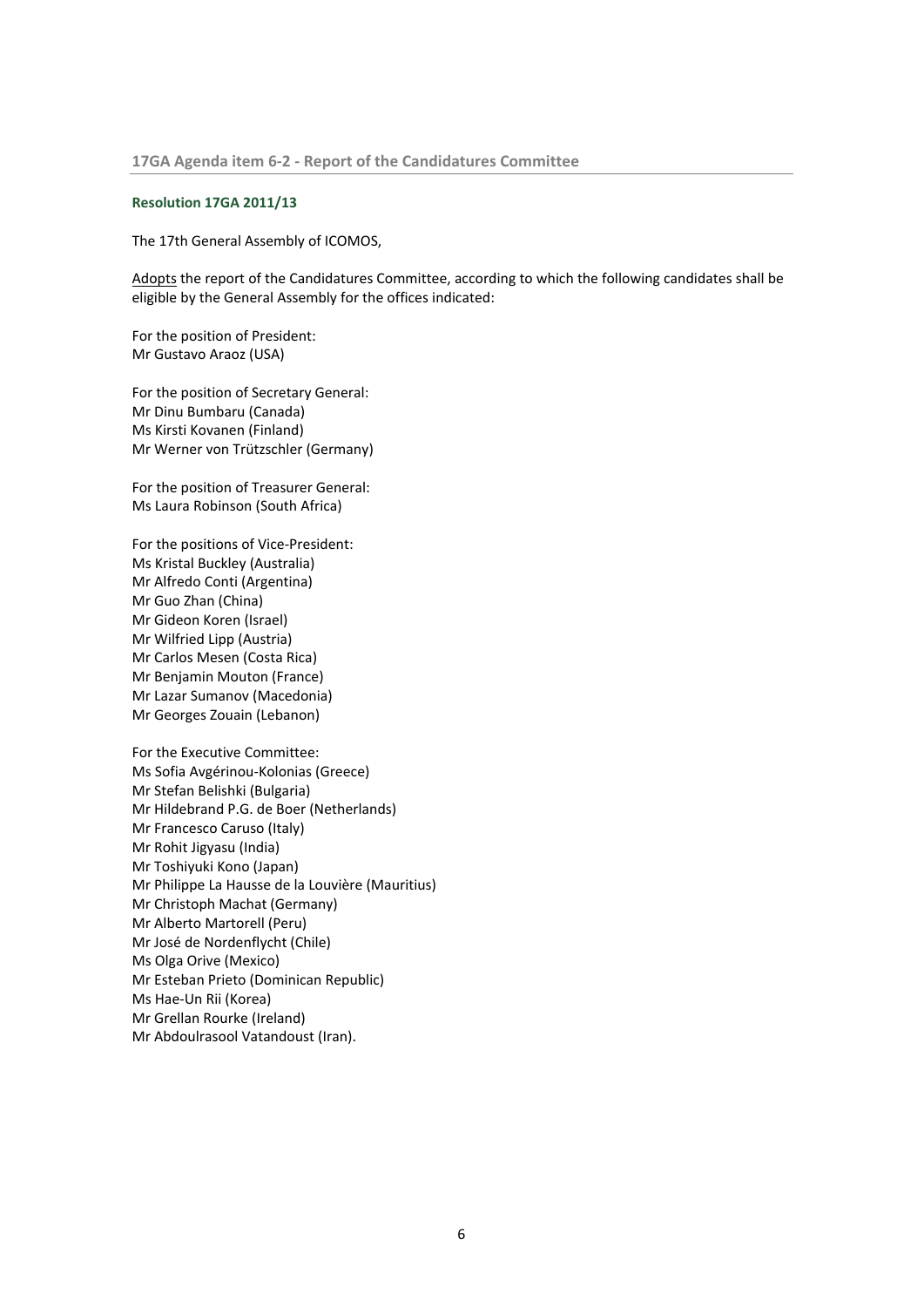**17GA Agenda item 6‐4 – Election of President, Secretary‐General, Treasurer General, Vice‐ Presidents and the Executive Committee of ICOMOS (Election results)**

# **Resolution 17GA 2011/14**

The 17th General Assembly of ICOMOS,

Elects Mr Gustavo Araoz (USA) as ICOMOS President;

Elects Ms Kirsti Kovanen (Finland) as ICOMOS Secretary‐General;

Elects Ms Laura Robinson (South Africa) as ICOMOS Treasurer General;

Elects Ms Kristal Buckley (Australia), Mr Alfredo Conti (Argentina), Mr Guo Zhan (China), Mr Gideon Koren (Israel), and Mr Benjamin Mouton (France) as ICOMOS Vice‐Presidents; and

Elects Ms Sofia Avgérinou‐Kolonias (Greece), Mr Stefan Belishki (Bulgaria), Mr Dinu Bumbaru (Canada), Mr Francesco Caruso (Italy), Mr Rohit Jigyasu (India), Mr Toshiyuki Kono (Japan), Mr Wilfried Lipp (Austria), Mr Philippe La Hausse de la Louvière (Mauritius), Mr Christoph Machat (Germany), Ms Olga Orive (Mexico), Ms Hae‐Un Rii (Korea), Mr Grellan Rourke (Ireland), as Members of the Executive Committee.

# **17GA Agenda item 7 ‐ Report on the Scientific Symposium**

#### **Resolution 17GA 2011/15**

The 17th General Assembly of ICOMOS,

Taking into account the scientific work of ICOMOS, notably its international charters and the declarations of Nara (1994), Sofia (1996), Xi'an (2005) and Québec (2008);

Acknowledging that tangible and intangible heritage is meaningful as a reflection of cultural diversity and civic values, as a key social component, and as a major element in the territorial identity, and that heritage is an integral part of the development process and that it must therefore be conserved in order to be transmitted, reclaimed, and serve as an educational resource for future generations;

Acknowledging that heritage plays an important role in balancing the mass development of a globalising world, by providing solutions to issues in terms of diversity and sustainable development, and by taking into account environmental and social challenges;

Requests that ICOMOS, and its national and international bodies:

- a. Promote, notably through education, the values of heritage to a wide audience such as local communities; whilst also raising awareness among those communities, public authorities and professionals of the role which heritage plays in relation to development; therefore engaging these communities to actively participate in looking for solutions designed to enhance heritage values without altering significance;
- b. Encourage balanced regional development, which, whilst respecting urban and rural landscapes, will help to disperse the density of built construction and transportation routes according to historical features and therefore facilitate the revitalization of economies and the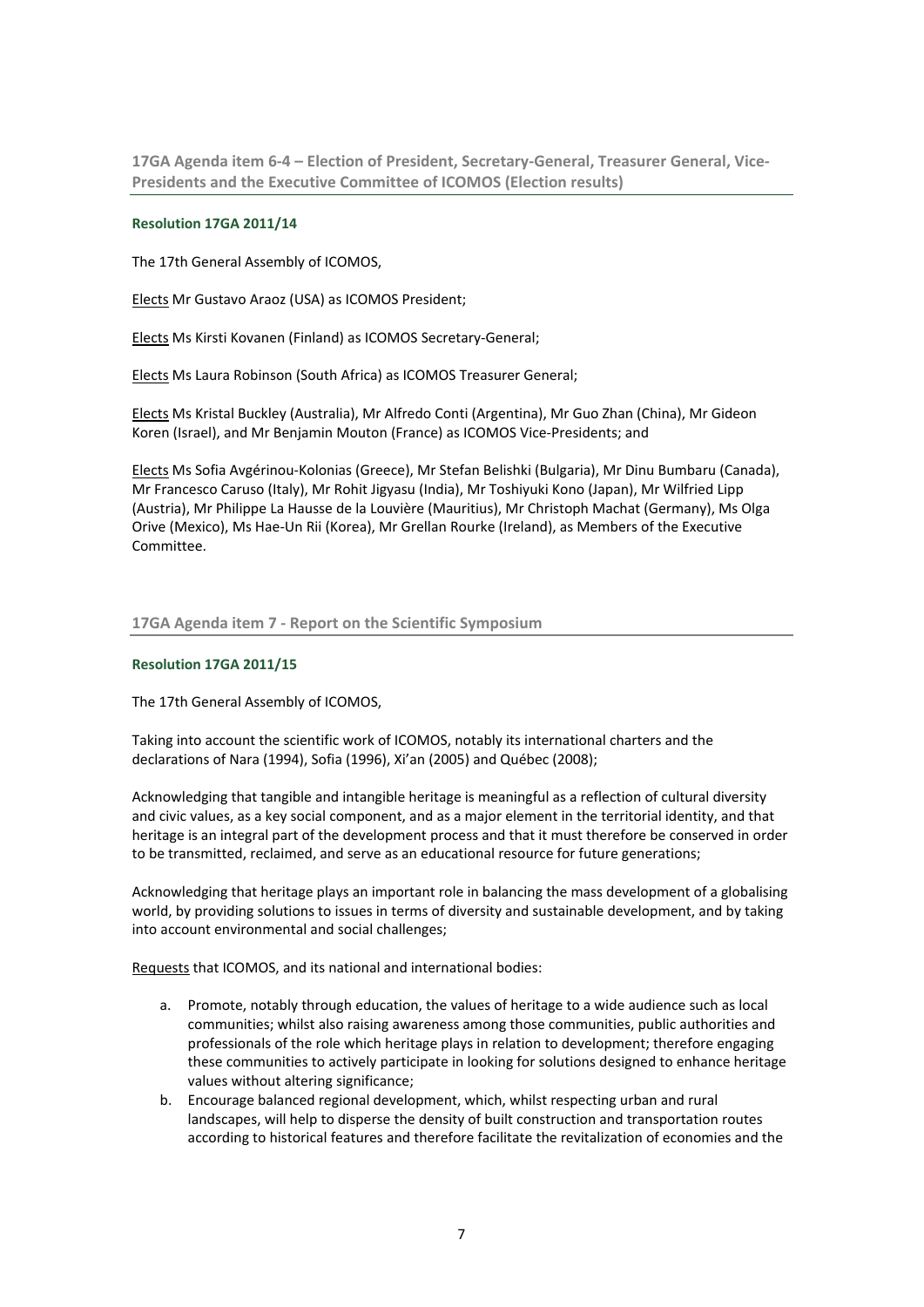stability of local populations whilst still saving non‐built space, and the indigenous heritage that exists above and below ground;

- c. Restore the "rules of the art", that is, the use of traditional materials and tools; to emphasise that built heritage is an endless source of inspiration for modern, ground‐breaking architecture, playing a role in the establishment of high standards of living;
- d. Recall that "The architectural and landscape heritage is a cultural exception, and it cannot conflict with rules and norms which are not applied to it [....] pending specific and appropriate responses, transitional measures need to be adopted" (ICOMOS‐Paris,2000);
- e. Raise awareness of the fragility of heritage values amongst cultural tourism stakeholders, the preservation of which is the basis for its attractiveness as a resource for tourism, the economy, and community development;
- f. Recommend that heritage conservation and management and the preservation of cultural heritage values be considered in terms of a continuous dialogue with cultural tourism development;
- g. Promote cooperation between stakeholders of heritage conservation and management, tourism professionals and local communities to create sustainable development which contributes to the preservation of heritage sites and destinations;
- h. Ensure that heritage-related benefits are distributed fairly between heritage preservation and management, local communities and tourism companies;
- i. Make better known the structural role of heritage as a factor within economic development, social cohesion, the appeal of certain regions, and as a means to stimulate growth and reduce poverty;
- j. Stress that financial objectives have to respect those of conservation;
- k. Gather, further develop and disseminate available research on these topics and to encourage the exchange of best practices;
- l. Recommend that heritage enhancement be placed at the heart of regional development strategies; and
- **m.** Reinforce cooperation between national and international institutions who conduct works on heritage and development, namely for the draft of the World Heritage Tourism Programme with UNESCO.

# **17GA Agenda item 8‐2 – Honorary Membership**

# **Resolution 17GA 2011/16**

The 17<sup>th</sup> General Assembly of ICOMOS confers Honorary Membership on:

- Mr Joan Bassegoda Nonell (Spain)
- Mr Carlos Flores Marini (Mexico)
- Mr Álvaro Gómez-Ferrer Bayo (Spain)
- Mr Ove Hidemark (Sweden)
- Mr James Kerr (Australia)
- Mr Masaru Maeno (Japan)
- Mr Nikolaos Moutsopoulos (Greece)
- Mr Henrique Oswaldo de Andrade (Brazil)
- Mr Paul Philippot (Belgium)
- Mr Mario Federico Roggero (Italy)
- Mr Gábor Winkler (Hungary).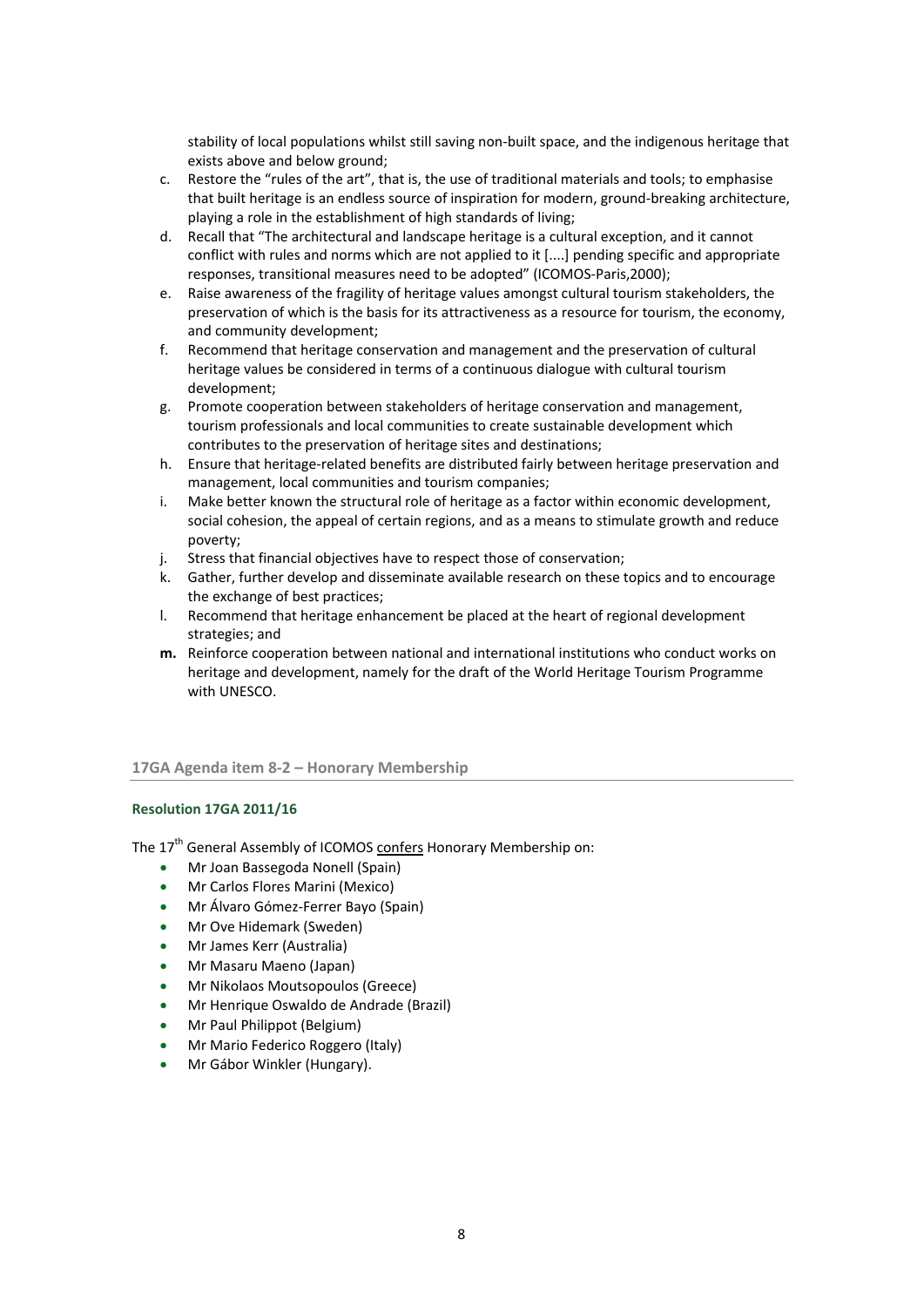# **Resolution 17GA 2011/17**

# The 17<sup>th</sup> General Assembly of ICOMOS.

Considering the Statutory obligation of the General Assembly to approve the programme and budget of ICOMOS, and acknowledging that the General Assembly meets every three years but that the financial situation of ICOMOS is audited annually;

Recalling the Advisory Committee decision in October 2010 in Dublin to put forward a proposal to establish Programme and Budgetary Guidelines;

# Adopts the draft work plan 2012‐2014 and requests that the working group prepares a final draft to be submitted for approval at the first meeting of the Executive Committee in 2012;

Work plan objectives and strategies:

# **1. ICOMOS: Active and wider membership links and connections**

*Objective*: Develop our membership base and link public authorities, institutions and individuals. *Strategies:*

- Encourage students working towards conservation specialization;
- Develop a schools awareness raising programme for heritage conservation;
- Develop and promote ICOMOS' advisory role in government programmes at all levels (national, state, provincial, local and NGOs);
- Establish capacity building programmes for Public Authorities;
- Actively recruit a broader membership both geographically and in subject specialization;
- Develop formal mentoring partnerships to sustain a recruitment programme to share and build on expertise.

# **2. ICOMOS: Sharing research and knowledge through exciting and solid partnerships**

*Objective*: Using the knowledge of our membership and partner institutions, develop cultural heritagerelated knowledge and expertise through research and projects, and the creation of participatory structures that allow all members to contribute, and make it available to the full membership through publications, information systems and training.

*Strategies*:

- Establish Memoranda of Understanding with other leading organizations in conservation of cultural heritage e.g. ICCROM, ICOM, IUCN, ICA, 'Blue Shield', IFLA, UIA, Universities etc. to develop on‐going research and other programmes;
- Provide support for an active ICOMOS Publishing programme to include inter alia; a broad methodology and funding;
- Ensure that all articles are anonymously peer reviewed in accordance with the methodology for the existing scientific programme;
- Encourage the establishment of translation groups to disseminate information to the widest possible readership;
- Develop a body of expertise to carry out the peer reviews;
- Seek publishing partnerships and sponsorships to support the publications programmes.

# **3. ICOMOS: Leaders in Cultural Heritage Conservation**

*Objective*: Reaffirm the role of ICOMOS as the paramount advocate for the conservation of cultural heritage in the world.

*Strategies*: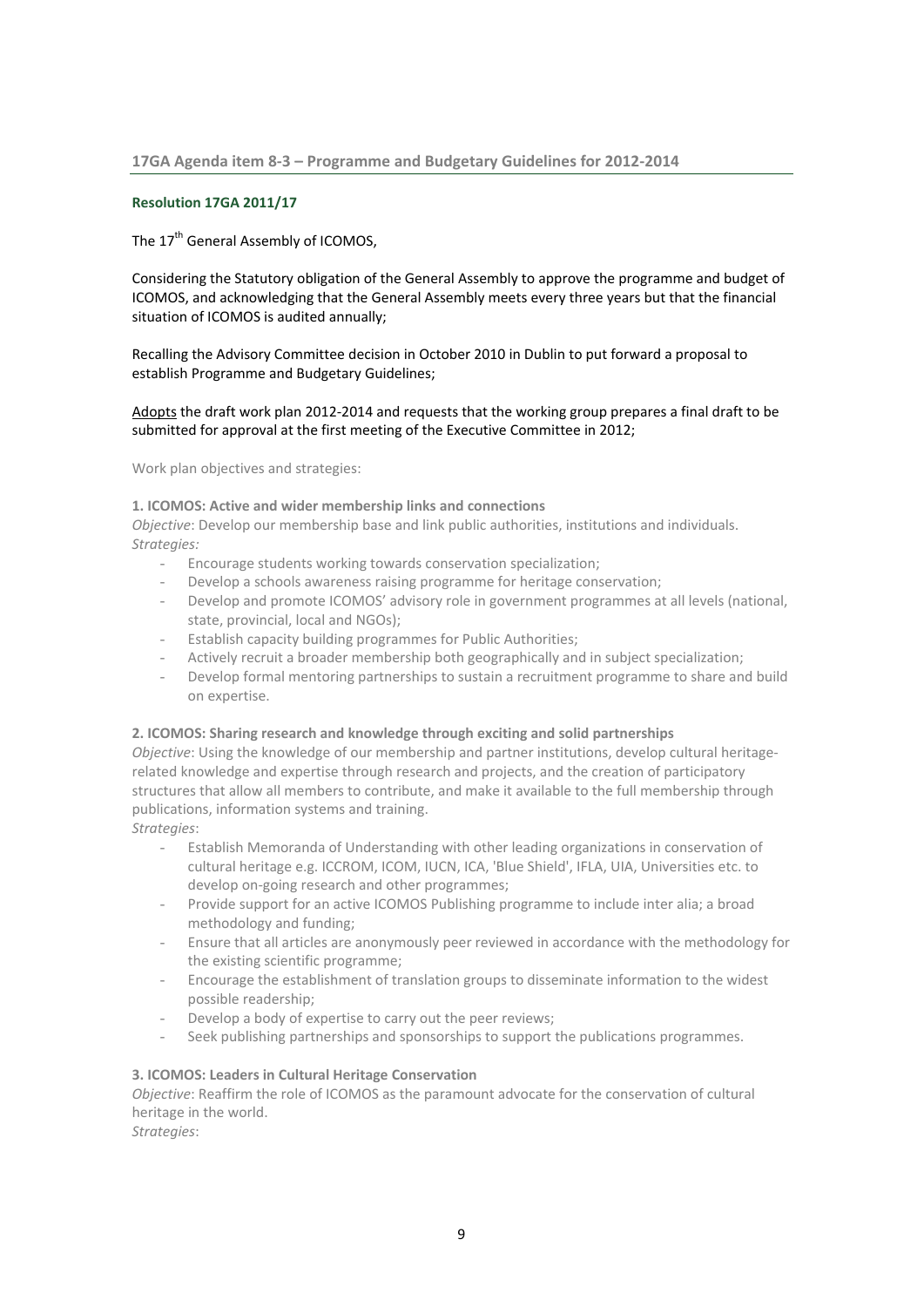- Continue and strengthen our role in providing impartial and objective advice in a timely manner to the World Heritage Committee;
- Be pro-active rather than reactive in the provision of expert advice;
- Encourage and strengthen ICOMOS' capacity to provide advice in relation to all cultural heritage sites affected by disasters, development proposals and the like;
- Streamline the ICOMOS procedures for the provision of advice related to World Heritage matters and ensure greater transparency.

# **4. ICOMOS: a strong network of technical expertise to benefit society**

*Objective*: Enhance the ability of the full network of ICOMOS to provide assessments and technical assistance ‐ identify heritage trends and provide technical assessments and cooperation ‐ use cultural heritage knowledge and expertise for the benefit of society *Strategies*:

- Encourage the development of National Scientific Committees to utilize and develop the full expertise of the ICOMOS membership in accordance with the Dubrovnik‐Valletta Principles;
- Encourage the widest possible participation of the ICOMOS membership in all current ICOMOS work plans and programmes including those of the Scientific Council;
- Encourage an inter‐disciplinary and collaborative approach;
- Drawing on the Gilles Nourissier (GN) Database, develop an active programme for technical assessments and missions, which draws upon ICOMOS' specialist expertise in the widest sense.

# **5. ICOMOS: Realizing full organizational potential**

*Objective*: Develop a greater organizational and institutional capacity for ICOMOS. *Strategies*:

- Need to embrace effective governance with definition of roles to provide clarity in the operation;
- Engage the membership to a much greater capacity to support ICOMOS' raison d' être;
- Need to have robust debate and review of statutes;
- National Committees should have a formal structure to help them work effectively and dovetail into the international organization.

Requests the Executive Committee to draw up and approve a balanced budget annually prior to every financial year and regularly monitor the finances and operations of ICOMOS and hence adjust activities where necessary, according to this budget;

Considers that revenues from past sources are maintained and where possible increased, and that new sources of funding are sought, so that services to our partners within the ICOMOS membership, and within the wider international heritage community are provided according to the programme guidelines provided by the General Assembly;

Resolves that an annual financial audit is performed by an external auditor and that the Executive Committee examines and approves the report if satisfied.

# **17GA Agenda item 8‐4 ‐ Membership dues for 2012‐2014**

# **Resolution 17GA 2011/18**

The 17<sup>th</sup> General Assembly of ICOMOS,

Considering the importance of the subscriptions of ICOMOS members to the financial health and stability of ICOMOS;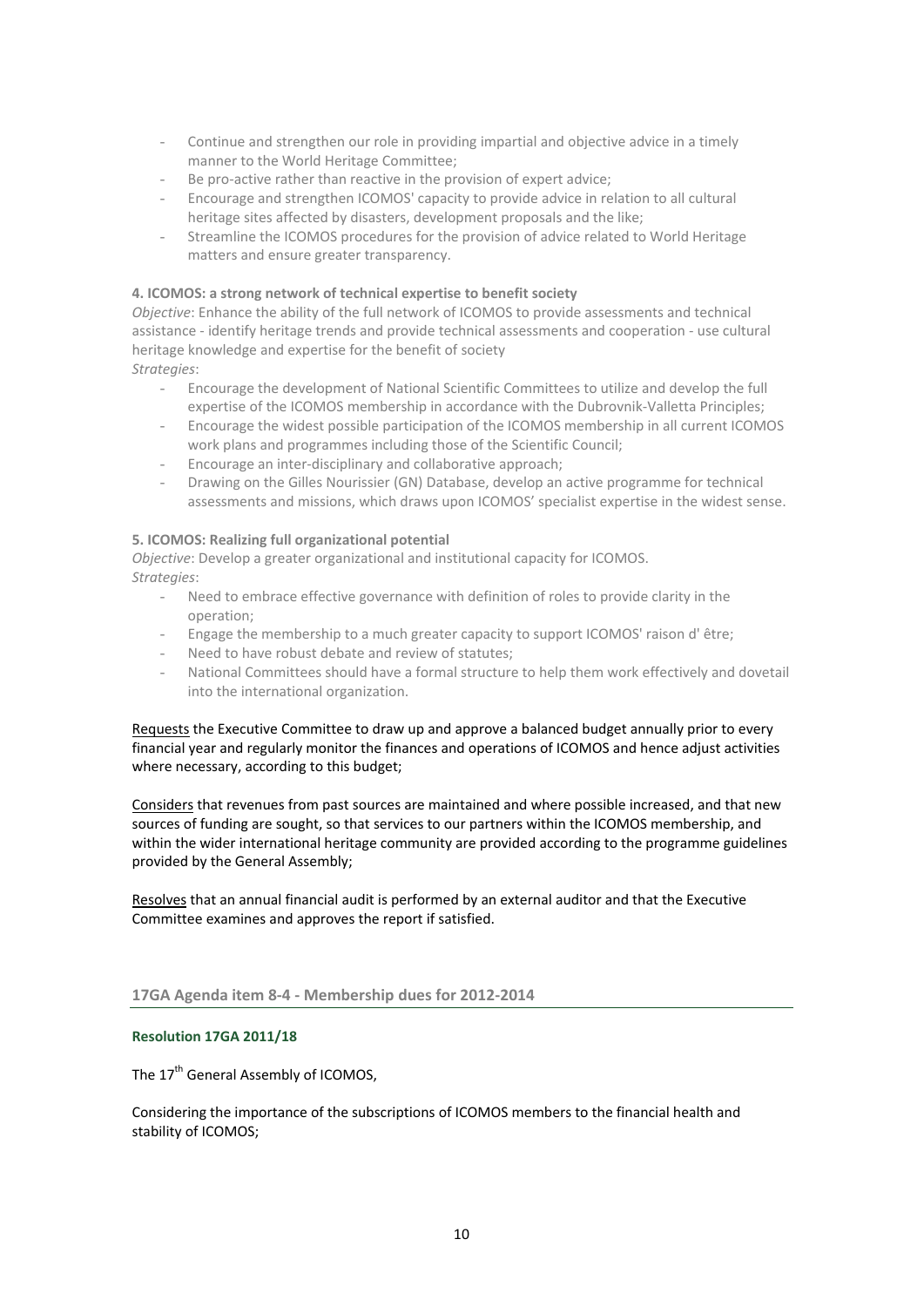Accepting that membership fees are a major source of finance for ICOMOS;

Acknowledging that National Committees contribute an amount to ICOMOS International which is determined by the number of members and the membership category of their country;

Accepting that the category into which each country is placed is determined by a World Bank classification of Member States;

Acknowledging that institutional membership fees are paid by all institutions irrespective of their legal status;

Acknowledging that members under 31 years of age are permitted to contribute 50% of the individual membership rate;

Acknowledging that National Committees in the €40 category with more than 200 individual members are granted a reduced subscription rate and that this rate is further reduced in stages up to 400 members;

Recalling decisions 2011/03 7‐1‐4 taken by the Executive Committee after consultation with the Advisory Committee;

Recommends to the Executive Committee for detailed finalisation and implementation, that:

- a. The €10 (ten Euro) category be removed and countries presently in this category be included in the €20 (twenty Euro) category;
- b. Countries are ascribed their category according to the World Bank index with the low‐income economies and lower-middle-income economies attributed to the ICOMOS €20 (twenty Euro) category;
- c. Those National Committees which comprise of more than 500 members are given financial incentives to favour increased membership.

**17GA Agenda item 8‐5 – Delegation to the Executive Committee to implement the programme in the framework of annual budgets**

# **Resolution 17GA 2011/19**

The  $17<sup>th</sup>$  General Assembly of ICOMOS delegates to the Executive Committee the further development of the programme and budgetary guidelines for 2012‐2014 into work programmes within the framework of annual budgets.

**17GA Agenda item 8‐6 – Heritage Alerts (resolutions on site related matters)**

#### **Resolution 17GA 2011/20 ‐ Cathedral of Ani and Church of Amenaprkich**

The 17th General Assembly of ICOMOS,

Recalling resolution n° 26 adopted by the  $15<sup>th</sup>$  ICOMOS General Assembly (Xi'an, 2005) on heritage beyond borders and given the official partnership between UNESCO and the World Monuments Fund (WMF),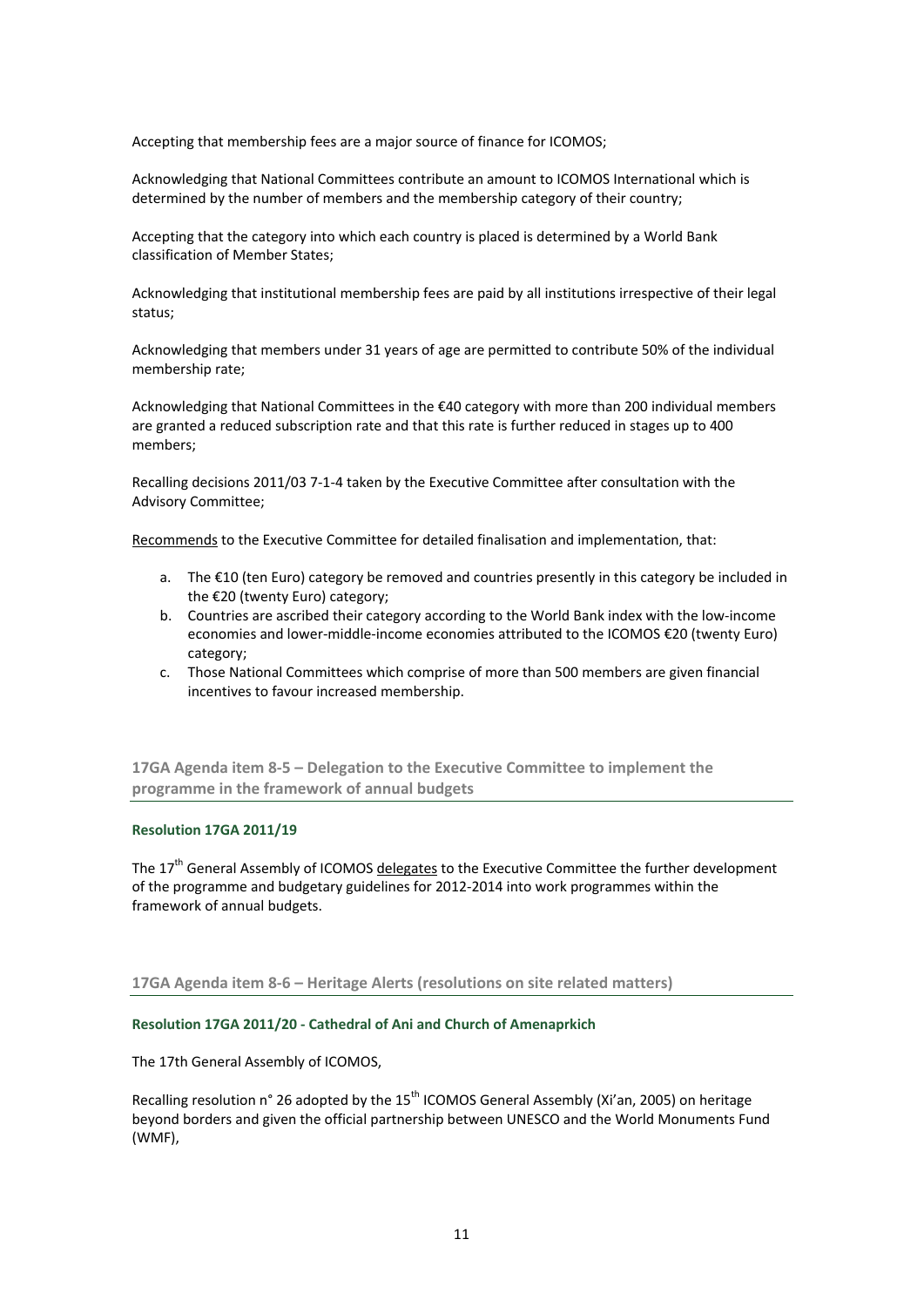Considering the importance of the transmission of heritage in its full authenticity and integrity for future generations, and taking into account the fact that it has a diverse, multi‐facetted identity, and that heritage needs to be recognized as a common value;

Recognizing the necessity of the conservation of historic cities and of their material expression of cultural diversity of different societies;

Taking into consideration the fact that the majority of these are threatened with degradation, and illustrate the often irreversible nature of destruction;

Also recognizing the great value of Ani, capital of the Armenian Kingdom of the Bagratides during the Middle Ages, due to its exceptional realization of Medieval Urbanism, and considering the multi‐cultural nature of the city, which is celebrating its  $1050<sup>th</sup>$  anniversary this year:

Taking into consideration the necessity and urgency of protection and conservation activities for the remarkable heritage of Ani, for the consolidation and the restoration of the Cathedral of Ani and the Church of Amenaprkich;

Noting that the implementation of these measures has been confirmed through an agreement between the Turkish authorities and the WMF;

Aiming to support the highest quality and efficacy of restorations, through the involvement of specialists in restoration, including international specialists of medieval Armenian architecture, in order to provide the opportunity for a best practice example in the conservation of this shared heritage;

Decides to request the President of ICOMOS, to initiate with the Ministry of Culture and Tourism of Turkey, the establishment of an international specialist group, in cooperation with the National Committees of ICOMOS Armenia and ICOMOS Turkey as well as the relevant ICOMOS International Scientific Committees concerned, the WMF and other international organizations, in order to:

- a. promote through this specialist group, the involvement of professionals in conservation and restoration from all concerned National and International Scientific Committees, including the National Committee of Armenia and the National Committee of Turkey, in the restoration of the Cathedral of Ani and the Church of Amenaprkich (Eastern Anatolia/Turkey);
- b. make the results and experiences of this international cooperation available as an example of the opportunities in promotion of mutual understanding through cooperation in heritage safeguarding and conservation and initiatives.

# **Resolution 17GA 2011/21 ‐ Vista of Mount Fuji**

The 17<sup>th</sup> General Assembly of ICOMOS.

Considering the importance of safeguarding historic urban landscapes and their heritage vistas as part of necessary support in the interpretation of urban heritage;

Recalling that the 36th UNESCO General Conference recently adopted the Recommendation on Historic Urban Landscapes;

Noting that an on‐going high‐rise development project (a 45 storey building for residential use measuring approximately 160 metres in height) in Shinjuku, Tokyo, is likely to block the crucial vista of Mount Fuji from one of the few remaining important viewing‐points, called Fujimizaka (*Mount Fuji‐ viewing slope*) in Tokyo;

Requests that the President of ICOMOS, in cooperation with ICOMOS Japan and the International Scientific Committees concerned, contacts the developer and the requisite responsible authorities in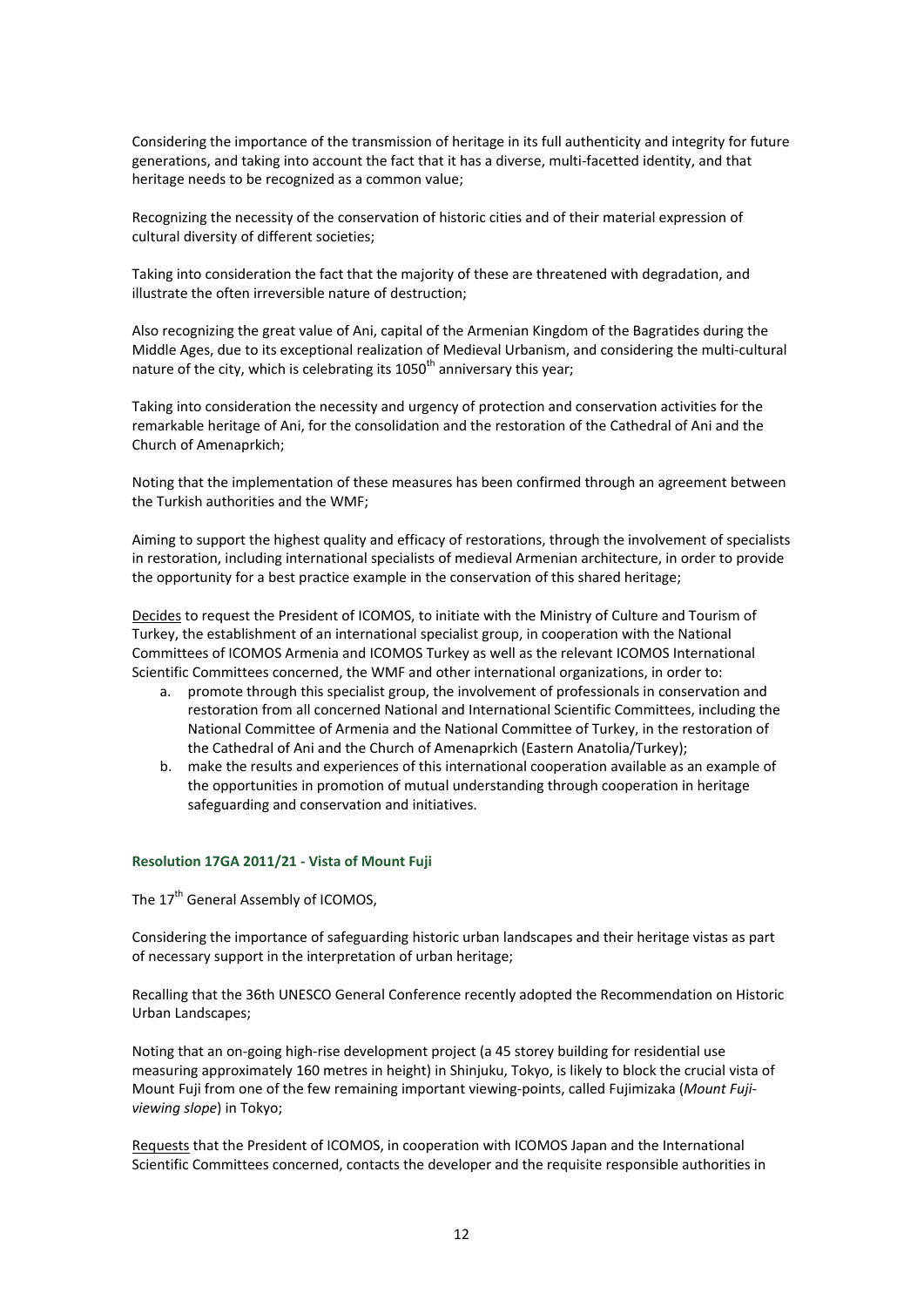Tokyo to assist in re‐evaluating the development in view of the importance of maintaining the vista of Mount Fuji and to support the development of guidelines to protect the last remaining vistas of Mount Fuji;

Also requests the ICOMOS National and International Scientific Committees to engage in awareness raising campaigns to protect heritage vistas and key views in heritage settings in line with the recent UNESCO Recommendation on Historic Urban Landscapes.

# **Resolution 17GA 2011/22 ‐ Protection of cultural heritage in relation to mining exploration and operations: Roşia Montană**

*I. Protection of cultural heritage in relation to mining exploration and operations*

The 17th General Assembly of ICOMOS,

Considering the important archaeological, built, technological, landscape and intangible cultural heritage resulting from mining activities in the history of ancient or modern human societies and its recognition in inventories of industrial heritage or on the World Heritage List and its tentative list;

Considering the growing pressures from mining exploration and operations on cultural heritage and, consequently, the concerns of civil society and specialised institutions and organisations as well as authorities in charge of the implementation of the World Heritage Convention;

Acknowledging the efforts invested by UNESCO and the International Council on Mining and Metals (ICMM) for the integration of cultural heritage, in particular that of indigenous and local people, and natural heritage in the planning and operation of mining activities;

Requests the Executive Committee to enter into cooperation with the ICMM to develop good practice guidelines, which will include a full range of cultural heritage considerations on mining exploration and operations, and to offer the collaboration of ICOMOS to that purpose.

*II. Concerning a particular heritage site impacted by mining activity:* Roşia Montană */ Alburnus Maior (Romania),*

The 17<sup>th</sup> General Assembly of ICOMOS,

Recalling the resolution n° 20 of the 13<sup>th</sup> General Assembly (Madrid, 2002), resolution n° 1b of the 14<sup>th</sup> Extraordinary General Assembly (Victoria Falls, 2003), the resolution of the ICOMOS Conference, held in Pécs, Hungary, 22‐27 May 2004, the ICAHM Statement on the mining concept at Roşia Montană, issued in Lyon, France, at the European Archaeological Association Conference on 9 September 2004, resolution n° 8 of the 15<sup>th</sup> General Assembly(Xi'an, 2005), and resolution n° 4 of the 16<sup>th</sup> General Assembly (Quebec, 2008); and all the actions undertaken by ICOMOS and its Romanian National Committee to bring a resolution to this conflict and an international recognition of this exceptional archaeological and cultural landscape associated to historical mining activities;

Taking into consideration all previously issued statements of official, scientific and professional institutions and bodies and thus of several NGOs and religious communities, and also new developments both in administrative measures and in the large scale on‐site demolition activities of the mining company;

Noting the information received on recent similar situations in other mining sites of the area, which are threatening the archaeological, architectural and historical heritage of the cultural landscape of the Apuseni Mountains;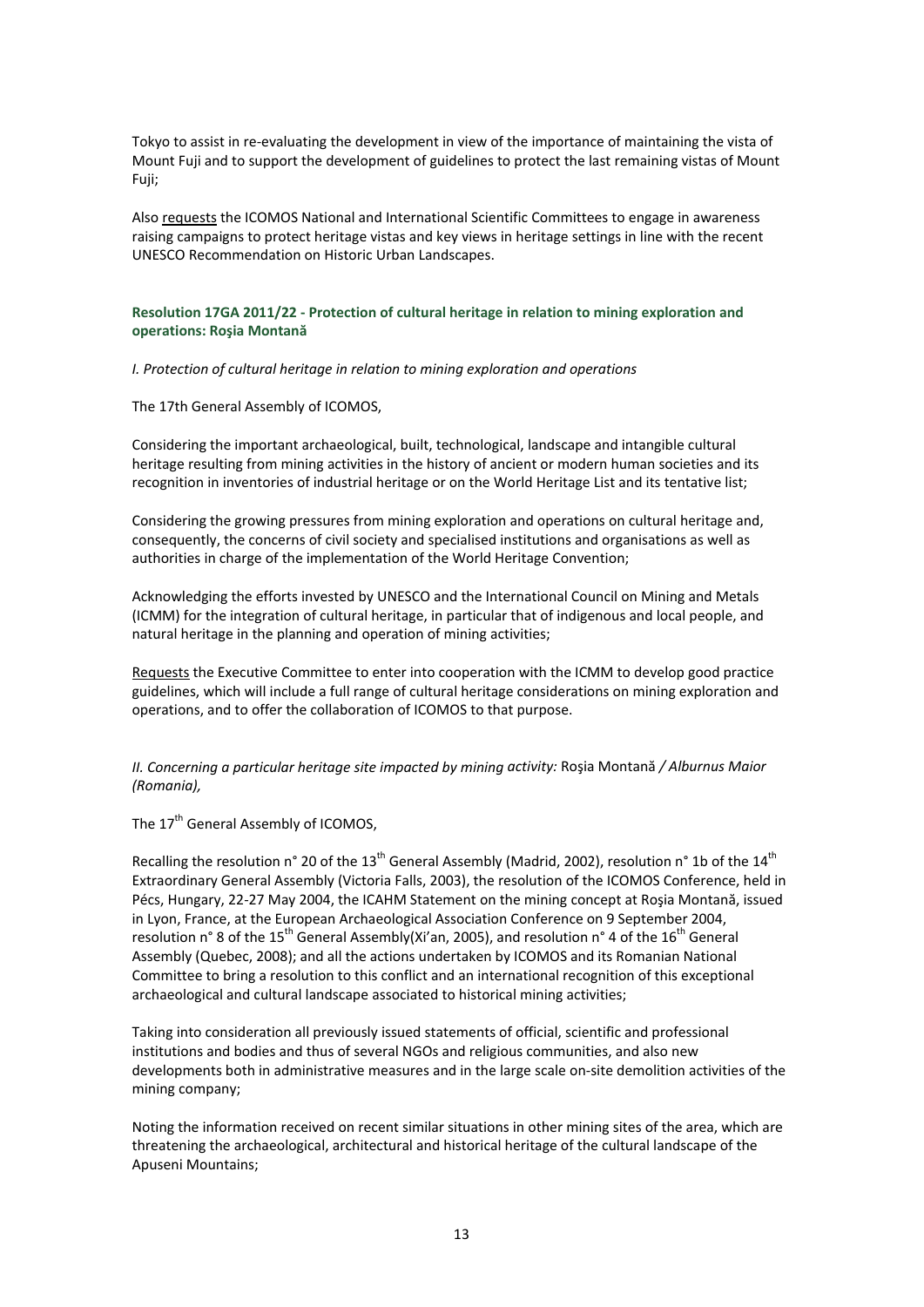Affirming the significance of Roşia Montană – *Alburnus Maior*, a cultural landscape which evolved over two millennia, from the unique vestiges of the Roman underground mining system, to the Middle Ages, Renaissance and the Modern Times, together with the traditional mining town, inherited from the Habsburg times;

Reiterating its deepest concern about the planned mining operations that threaten Roşia Montană and its surroundings; and recognising the necessity to launch emergency measures for the salvaging, conservation and restoration of the heritage features of Roşia Montană;

Recalling that on 27 November 2011, the Advisory Committee of ICOMOS invited the President of ICOMOS, together with the Romanian National Committee, to continue their efforts to develop a process through which ICOMOS may use the wide range of expertise available amongst its members to deal with this extremely sensitive issue;

Calls upon all the authorities in charge of the management, protection and conservation of Romania's heritage to reinforce their commitment and ensure that precedence is given to the protection, conservation and enhancement of cultural heritage and to implement policies and best practices consequently.

#### **Resolution 17GA 2011/23 – La Halle Freysinnet**

The 17<sup>th</sup> General Assembly of ICOMOS,

Considering that "La Halle Freysinnet" is an exceptional Parisian building situated behind the French National Library (Bibliothèque Nationale de France, BNF) and is currently under threat and in danger of being partly demolished;

Taking into account that Eugène Freysinnet (1879‐1962) was an innovative engineer who was a pioneer in pre-stressed and post tensioned concrete structures in the early part of the  $20^{th}$  century;

Recognizing that the ICOMOS International Scientific Committee for 20<sup>th</sup> Century Heritage and the Analysis and Restoration of Structures noted the importance of celebrating "La Halle Freysinnet" as a unique and significant concrete building structure, which set a precedent for the advent of 20<sup>th</sup> century building innovation internationally;

Strongly recommends to the French authorities to preserve the building with all of the 18,000 square meters of interior space and with its full integrity;

Requests the Executive Committee to seek contact with the responsible authorities to support its full protection now and in the future and to offer the collaboration of ICOMOS towards this goal.

# **Resolution 17GA 2011/24 – Heritage of the Russian Architectural Avant‐garde**

The 17<sup>th</sup> General Assembly of ICOMOS.

Taking into consideration the continuous degradation of globally known monuments of the Russian Architectural Avant‐Garde;

Sustaining efforts of international organizations including ICOMOS, DOCOMOMO, UIA and WMF in previous years to prevent the on-going destruction of this valuable heritage resource;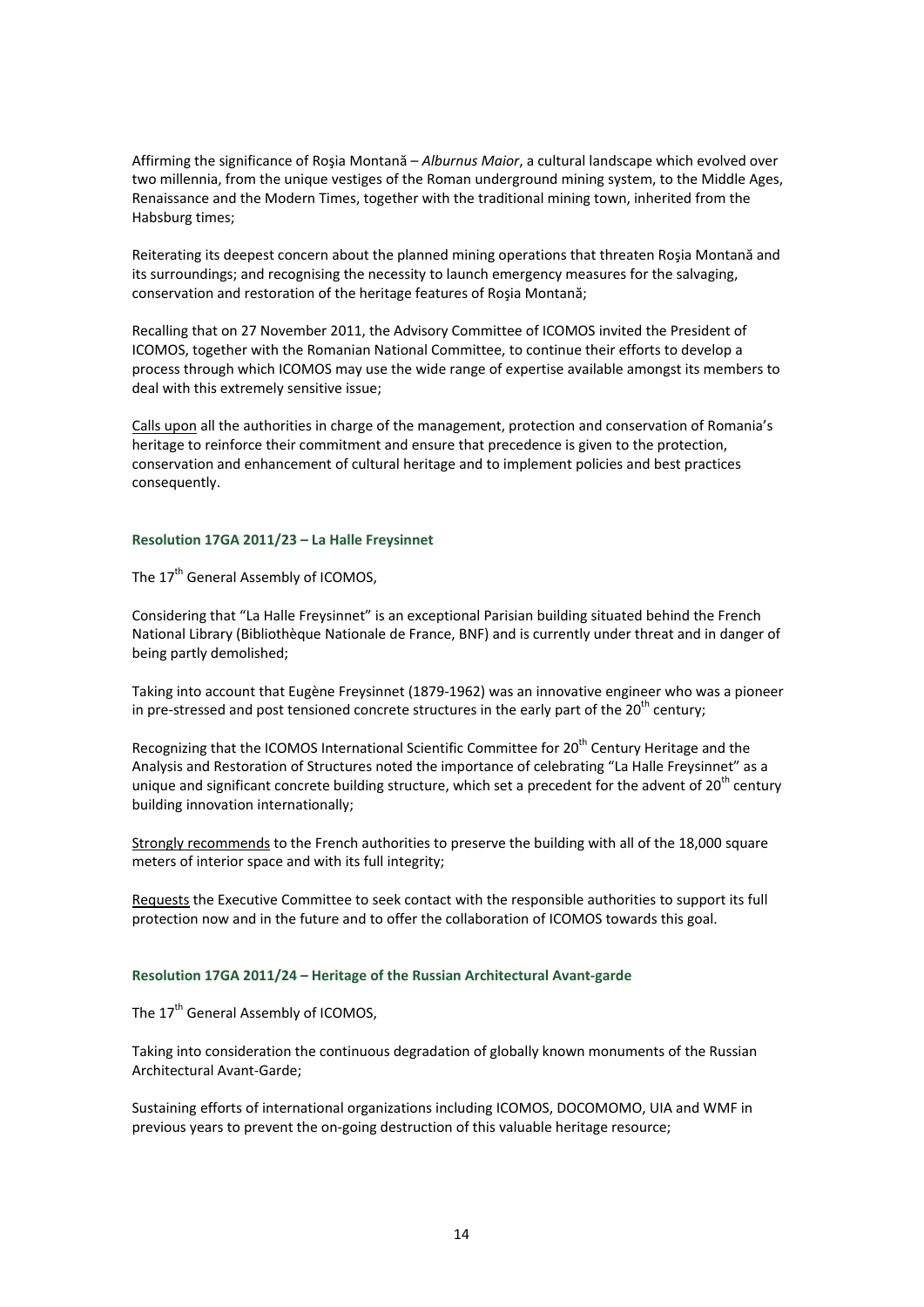Recalling the "Moscow Declaration on 20th Century Architecture and World Heritage", signed by ICOMOS, DOCOMOMO and UIA in 2006;

Calls upon the Russian authorities to take urgent steps for the preservation and restoration of the world famous monuments of the Russian architectural Avant‐Garde, including Melnikov's House‐Studio, Rusakov Club and Ginsburg's Narkomfin House in order to prevent their degradation and destruction.

# **17GA Agenda item 8‐7 ‐ Other resolutions on heritage related issues**

**Resolution 17GA 2011/25 – Development of an ICOMOS protocol for interventions towards the protection of endangered heritage** 

The 17<sup>th</sup> General Assembly of ICOMOS,

Noting that in face of serious pressures caused by industrial and commercial development throughout the world, ICOMOS reaffirms its responsibility to protect the cultural heritage of all cultures, and recognizing that ICOMOS plays a key role in the assessment and evaluation of the significance and state of conservation of monuments, as well as in proposing effective strategies for their preservation and management;

Emphasizing the importance for ICOMOS to publicly speak with a united voice in order to maintain the overall authority and credibility of the organization;

Acknowledging that the ICOMOS National Committees often have more detailed and updated information on local developments and therefore have important perspectives that must be taken into account in the proposed process;

#### Resolves to

- a. Develop a permanent protocol for ICOMOS, learning from past experiences, which can be applied to serious development concerns that are likely to arise in the future on a global scale;
- b. Utilize widely the available experience on development and heritage impacts and the extensive global multi‐disciplinary expertise of ICOMOS to develop a basis for responding to the development issues which may impact cultural heritage;
- c. Take into account all levels of ICOMOS expertise, including the Executive Bodies, National Committees, and International Scientific Committees, but also local professional and other stakeholder concerns; and
- d. Cooperate closely in such cases with the relevant National Committees, and on the basis of consensus, considering that they are the key elements in initiating, programming, organizing, implementing and follow-up with regard to the local challenges;
- e. Formulate an ICOMOS recommendation on appropriate and feasible courses of action that will provide the best possible protection and conservation for the cultural heritage resources in question under the prevailing circumstances.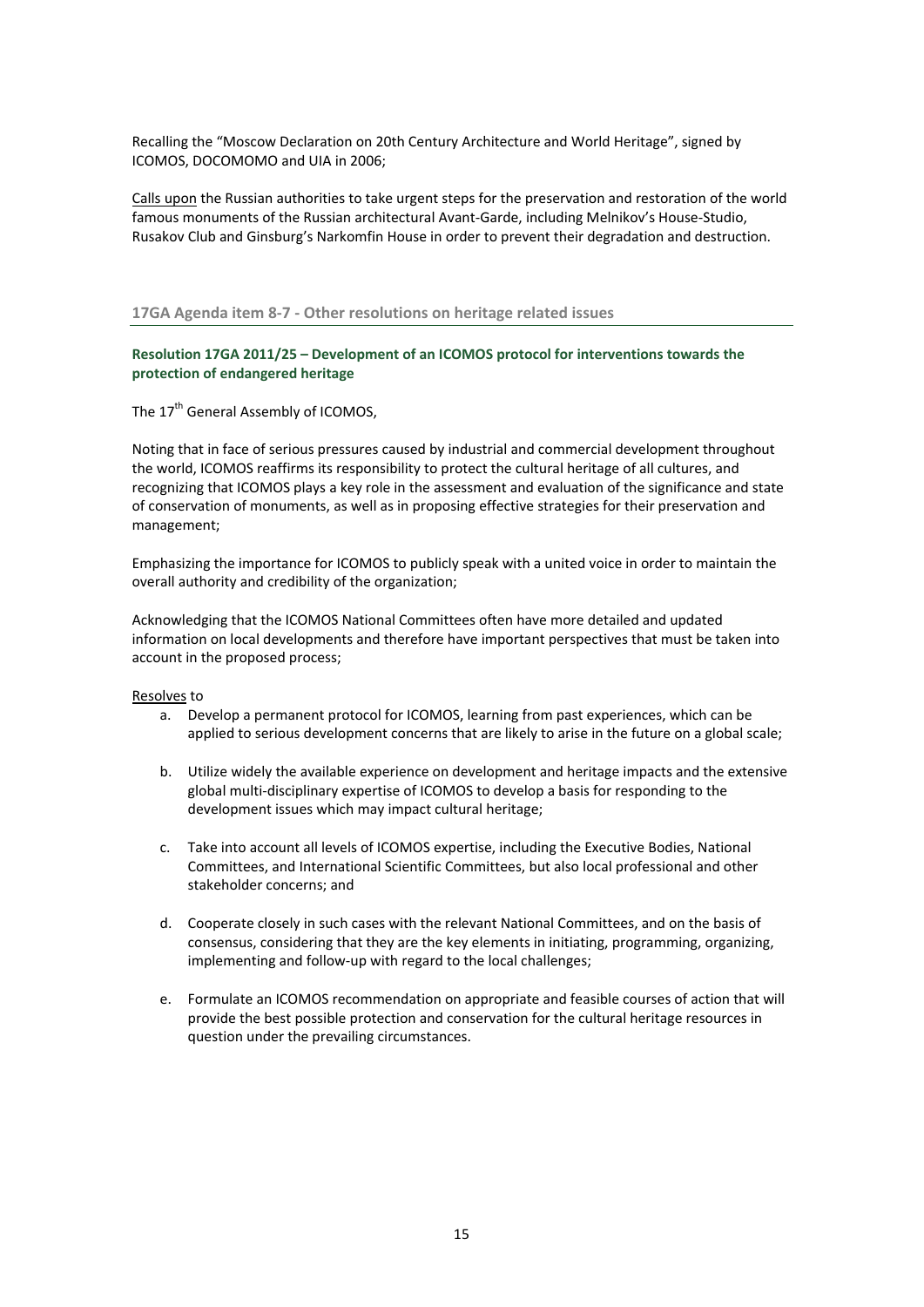# **Resolution 17GA 2011/26 ‐ Protection of institutions and management systems for cultural heritage in the context of the contemporary economic crisis**

The 17<sup>th</sup> General Assembly of ICOMOS.

Conscious of the major pressures on governments and societies in the context of the current global economic crisis, and the investments made by many governments in the conservation and enhancement of heritage sites as part of their recovery strategies;

Requests governments, in particular those participating in and contributing to the implementation of the World Heritage Convention, to sustain their commitment, and to preserve the integrity of their institutions and professional teams as well as major heritage conservation projects and programmes when defining strategies to resolve the financial crisis on their territory;

Also Requests all bodies responsible for or involved in making the relevant decisions, to maintain international co‐operation or assistance programmes for the conservation of heritage sites, buildings or landscapes;

Considers the importance of adequate staffing for all projects aimed at strengthening the role of cultural heritage to contribute to economic and tourism development, a nd regrets that with the implementation of the legislation these projects would be threatened to be delayed, disrupted or even terminated;

Further Requests that governments affected by financial difficulties (such as Greece) explore the opportunity of utilizing cultural heritage as a driving force in mitigating the economic crisis, and offers the cooperation of ICOMOS National and International Scientific Committees to assist with such explorations.

# **Resolution 17GA 2011/27 – Ensuring that culture and cultural heritage are acknowledged in sustainable development**

The 17th General Assembly of ICOMOS,

Considering that the integration of the principles of sustainable development and its three «pillars» – Environment, Economy and Society – in policies, comprehensive planning programmes and legislation of a growing number of countries, regions and cities gives hope for a better balance between conservation and development as well as for the reduction or prevention of risks associated with unsustainable forms of land use or exploitation of resources;

Noting that, by nature, cultural heritage and its conservation are illustrations of these principles along with traditional knowledge which give proof of the capacity of human societies to develop in harmony with their environment, and that despite the terms of Article 5 of the World Heritage Convention, culture and cultural heritage are rarely acknowledged and considered as part of sustainable development;

Considering that this regrettable indifference has often lead to damage or loss of cultural heritage, historic buildings or landscapes resulting from the insensitive application of regulations to control energy consumption or the implementation of other policies in the name of sustainable development, without adequate expertise in cultural heritage and its conservation;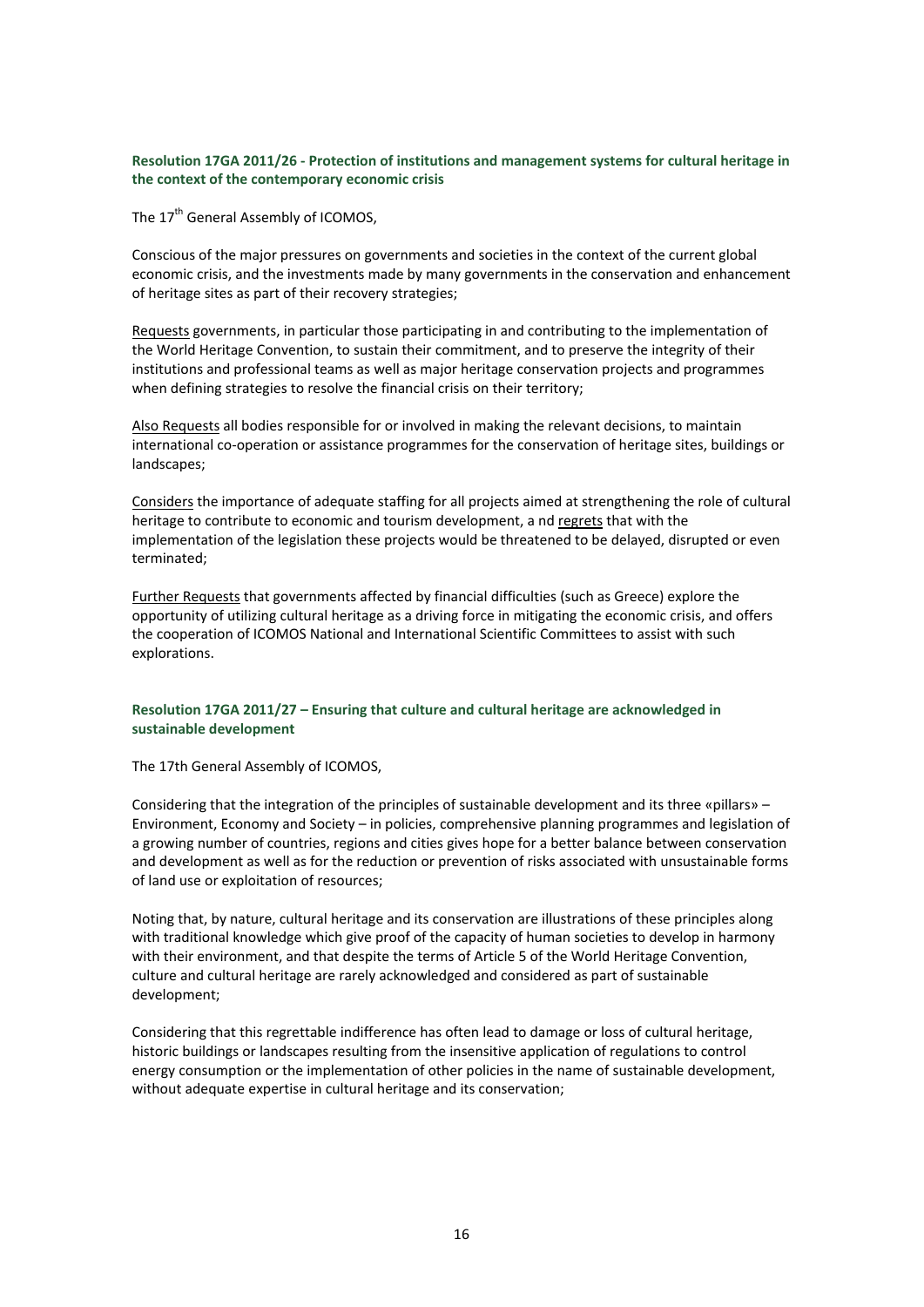Acknowledging the valuable initiatives at the local, regional, national and international level to link biodiversity, cultural diversity, cultural heritage, traditional knowledge and sustainable development in particular in the context of the implementation of the World Heritage Convention and the worthy exchanges on the occasion of its Scientific Symposium on Heritage as a driver for development;

Considers that culture and cultural heritage, its conservation and enrichment, should be declared a major vehicle (the "fourth pillar") for sustainable development at the next Earth Summit planned in Rio de Janeiro in 2012;

Requests the Executive Committee to offer the full co-operation of ICOMOS to UNESCO and other intergovernmental, international and national organisations in order to implement this recognition effectively in policies, laws, standards and programmes related to heritage and its cultural values.

#### **Resolution 17GA 2011/28 ‐ 40th anniversary of the World Heritage Convention**

The 17th General Assembly of ICOMOS,

Considering the 40th anniversary in 2012 of the World Heritage Convention, which is an outstanding instrument for national and international cooperation in support of the protection and enhancement of heritage around the world;

Considering the specific role entrusted to ICOMOS in the Convention as an Advisory Body and the exceptional opportunity it provides to accomplish our scientific and professional engagements with the contribution of the entire network of the National and International Scientific Committees as well as the members of ICOMOS;

Acknowledging the value of past and current efforts made by National Committees to assist ICOMOS in its role and contribute to the implementation of the Convention at the national level, for example through mechanisms for preventive monitoring as mentioned in Resolution  $n^{\circ}$  27 of the 16<sup>th</sup> General Assembly (Quebec, 2008);

Addresses to State Parties, the World Heritage Committee and UNESCO on this 40<sup>th</sup> anniversary its warmest congratulations for the progress accomplished and its entire collaboration for the accomplishment of the goals of the Convention in face of future challenges;

Requests the Executive Committee, on the occasion of the 40th anniversary of the World Heritage Convention, to give World Heritage a special status in the Triennial Action Plan and to include a discussion on current and future issues related to ICOMOS World Heritage activities in the agenda of the Advisory Committee in 2012.

# **Resolution 17GA 2011/29 ‐ on an ICOMOS programme "World Heritage for Peace"**

The 17<sup>th</sup> General Assembly of ICOMOS.

Noting that the "World Heritage International Exchange Symposium" held jointly by ICOMOS International Scientific Committee on Cultural Routes (CIIC) and ICOMOS Japan on1 November 2009, in Ise City, Japan, studied and discussed the future contributions of World Heritage to building and maintaining world peace, and concluded that the transmission of the World Cultural and Natural Heritage to future generations is essential to the spiritual progress and well-being of humankind;

Understanding that initiatives in the context of World Heritage provide opportunities to encourage trans‐boundary cooperation and understanding among different nations and peoples, and thereby contribute to the maintaining of world peace, and that specific types of heritage, such as cultural routes,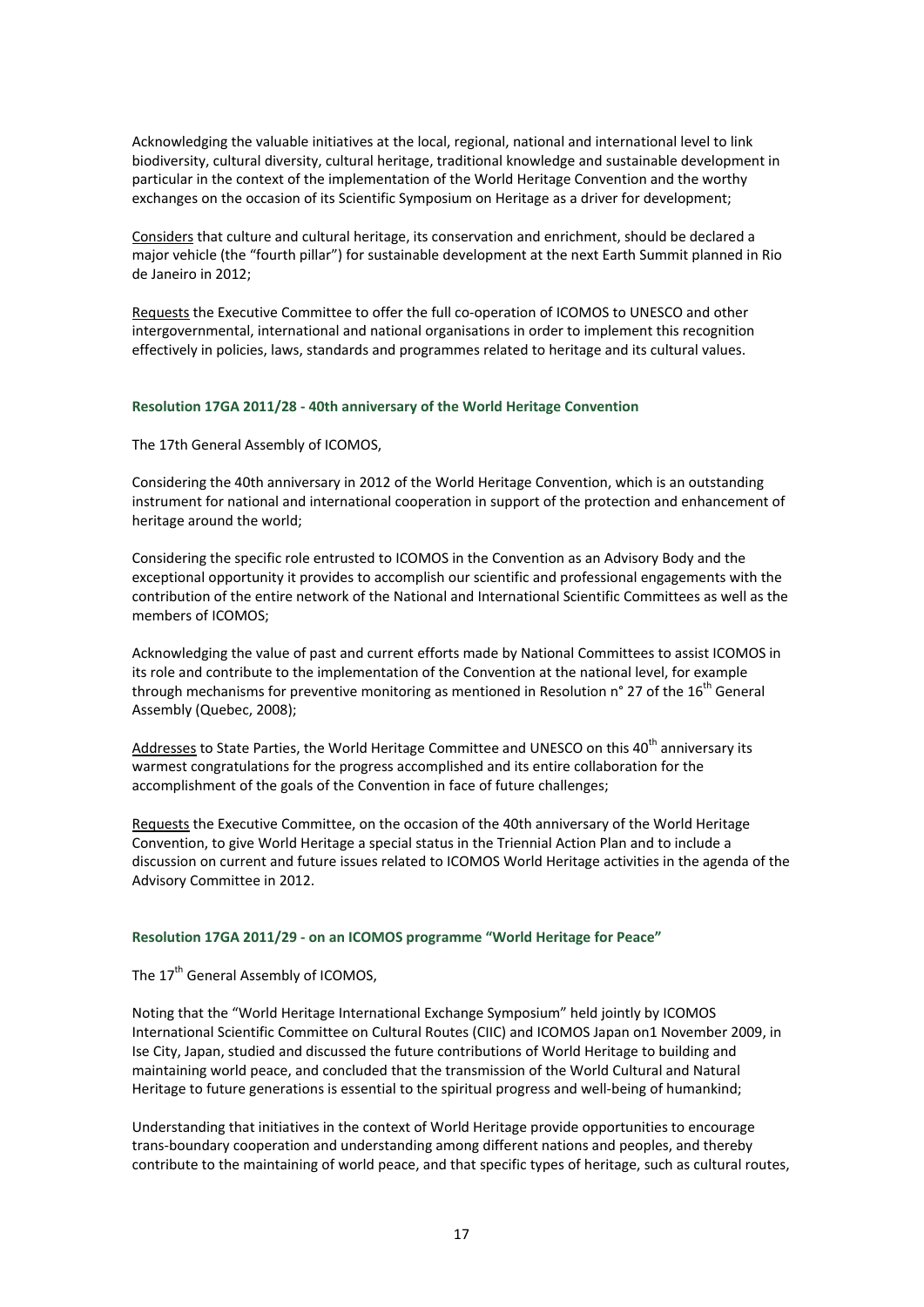and trans‐national and trans‐boundary heritage sites have the potential to contribute greatly to cultural exchanges and to the mutual building of heritage expertise;

Encourages the development of mechanisms for good practice in participation of ICOMOS National Committees and relevant government authorities to share and exchange heritage conservation and transmission initiatives in order to ensure the integrated and comprehensive management and monitoring of trans‐national heritage;

Also encourages ICOMOS National and International Scientific Committees to further explore the opportunities of cultural heritage in peace‐building processes and to encourage initiatives utilizing this potential;

Requests that the Executive Committee, in cooperation with the ICOMOS International Scientific Committee on Shared Built Heritage, establishes an international working group to explore the potential of trans‐national cooperation for shared heritage preservation, which can contribute to the furthering of world peace;

Also requests the international working group to explore opportunities for utilizing responsible tourism to strengthen understanding of trans‐national and trans‐boundary heritage and to develop means to disseminate good practice model projects that would benefit the local communities by reducing sources of conflicts.

#### **Resolution 17GA 2011/30 ‐ Our Common Dignity: Rights‐based Approaches to heritage management**

The 17th General Assembly of ICOMOS,

Recalling that human rights have already been expressed as a vital dimension in all UNESCO activities (UNESCO Constitution) and also by ICOMOS in the 1998 Stockholm Declaration celebrating the fiftieth anniversary of the Universal Declaration of Human Rights;

Noting the strong cooperation between ICOMOS and organisations such as the International Coalition of Sites of Conscience, and reaffirming ICOMOS members' common commitment to the cause of human rights;

Reflecting that neglect of human rights might negatively affect national and international commitments to universally accepted goals of human development, and believing that increased knowledge about and use of rights-based approaches to heritage management may contribute to a calmer and more constructive resolution of potential disputes;

Acknowledging the positive contributions of the World Heritage Convention in building international understanding of cultural and natural diversity, ICOMOS is aware of cases where the human rights of individuals and communities associated with or living within World Heritage properties have been overlooked;

Recognizes that an integration of human rights concerns is essential to heritage identification and conservation, and considers that the implementation of heritage conservation initiatives needs to be supported by human rights based approaches introduced as a 'sustainability check' to all phases of these activities; and

Requests the Executive Committee to develop an 'Our Common Dignity' initiative as a key activity in the ICOMOS 2012‐14 Triennial Action Plan.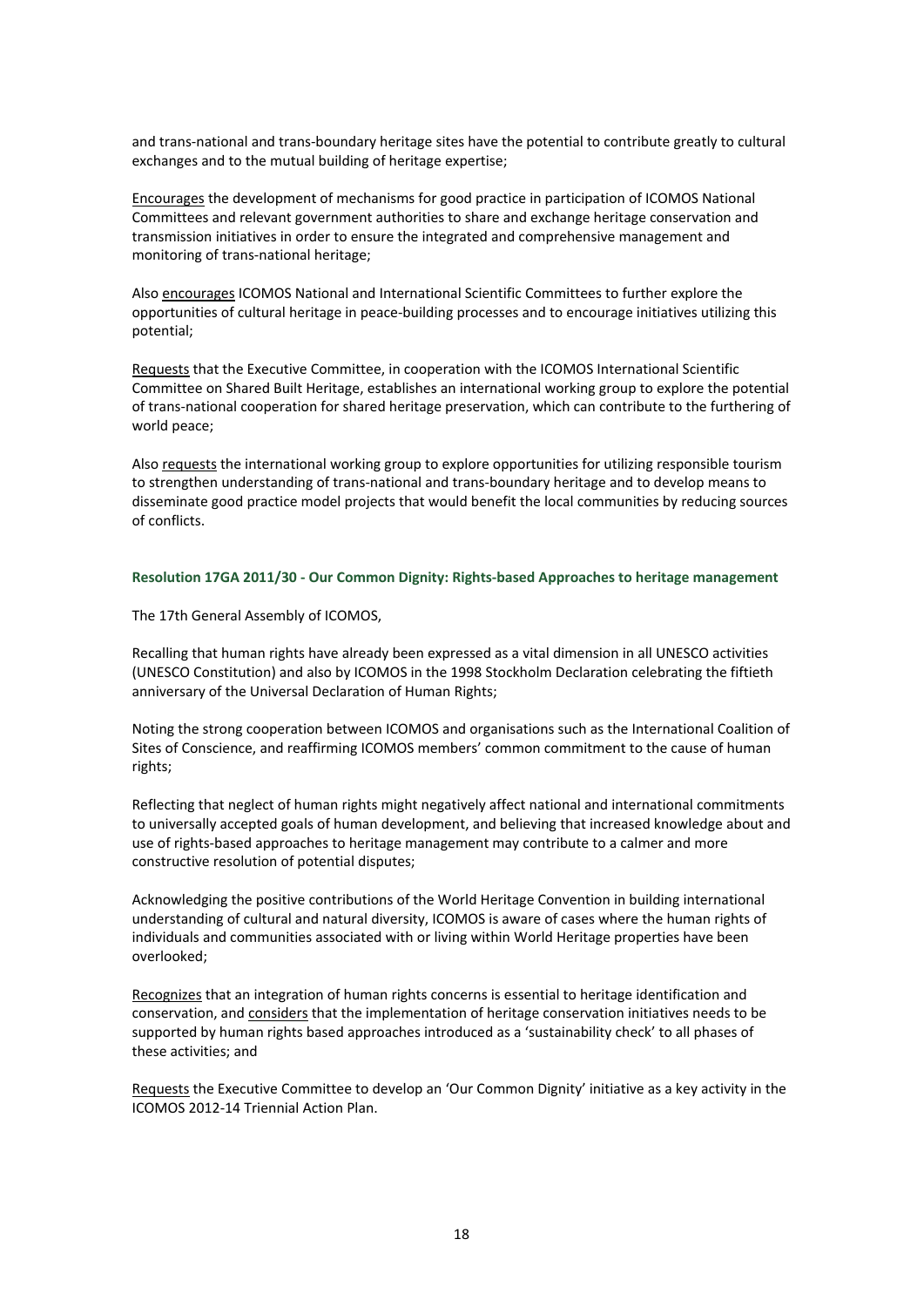#### **Resolution 17GA 2011/31 ‐ Actions against illicit traffic of cultural goods**

The 17<sup>th</sup> General Assembly of ICOMOS.

Recalling the Hague Convention for the Protection of Cultural Property in the Event of Armed Conflict (1954), including its first (1956) and second (1999) protocols, the UNESCO Convention on the Means of Prohibiting and Preventing the Illicit Import, Export and Transfer of Ownership of Cultural Property (1970), the UNIDROIT Convention on Stolen or Illegally Exported Cultural Objects (1995), and the INTERPOL, UNESCO and ICOM list of Basic Actions to counter the Increasing Illicit Sale of Cultural Objects through the Internet, 7 and 8 March 2006,

Considering that the illicit trafficking of cultural goods is increasing and acknowledging that it is now considered the third most frequent crime following the drugs and arms trade, and is part of organized crime,

Expresses its deep concern that illegal excavations, thefts of artefacts and illicit trafficking of cultural goods often occurs after natural or man‐made disasters;

Reiterates its strong concern about the growing number of looted sites and that stolen objects are increasingly being sold through the e-market;

Calls upon the Executive Committee to ensure ICOMOS' availability to cooperate with all partners involved and to exchange information for a joint approach to this serious problem, which is growing due to the economic crisis.

#### **Resolution 17GA 2011/32 ‐ Fundamental Values of Monuments and Sites**

The 17th General Assembly of ICOMOS,

Decided to refer the draft resolution on the fundamental values of monuments and sites, proposed by ICOMOS Austria, Bosnia Herzegovina, Croatia, Czech Republic, Hungary, Germany, Macedonia, Romania, Serbia and Switzerland, to the Executive Committee for further deliberations and adoption;

Requests the Executive Committee to make the resolution adopted on this matter available to all ICOMOS members.

#### **Resolution 17GA 2011/33 ‐ Protection of heritage buildings, places and sites under diplomatic status or international administration**

The 17th General Assembly of ICOMOS,

Considering that around the world, heritage buildings or sites are administered within the framework of international conventions or mandates and that, in view of their extraterritorial status they may not be covered by the national legislation valid for their surrounding territory;

Noting that in particular, this is the case for diplomatic missions and embassies or for territories managed under the mandate of the United Nations or other intergovernmental organisations, and includes iconic buildings such as the UN Secretariat in New York or the headquarters of UNESCO in Paris;

Considering the mission and statutory goals of ICOMOS, and that this 17th General Assembly of ICOMOS convened at the UNESCO headquarters, an iconic building and site of the 20th Century heritage;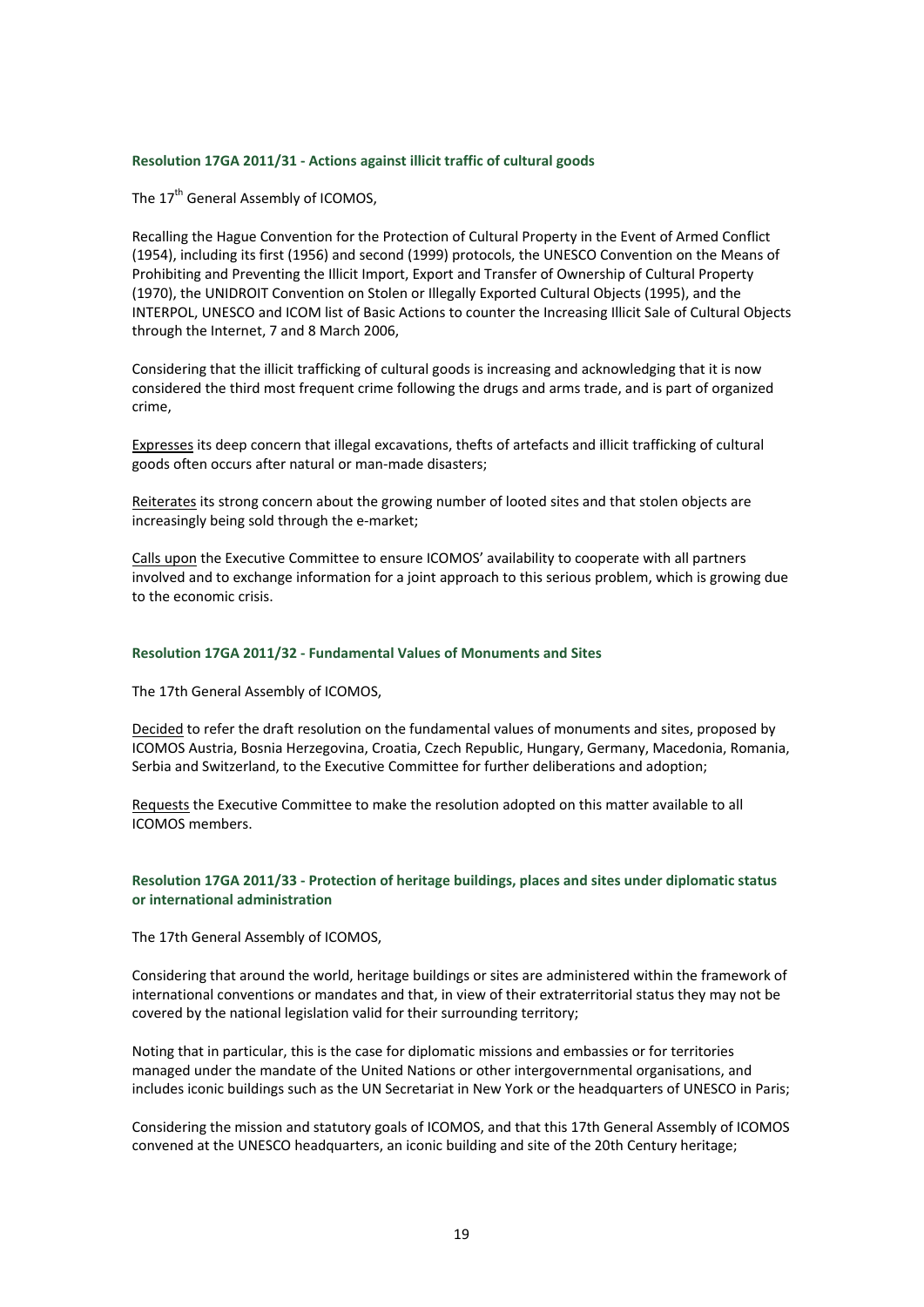Encourages ICOMOS National Committees and International Scientific Committees to launch discussions and initiatives towards the protection of embassies, diplomatic missions and other extra-territorial complexes, which should be safeguarded for their iconic importance;

Affirms ICOMOS' availability to collaborate with the relevant agencies of the United Nations Organisation and other concerned partners to assist in the planning and implementation of renovation and conservation programmes for their premises, headquarters, embassies, diplomatic missions and other extra‐territorial complexes.

#### **Resolution 17GA 2011/34 ‐ Good practice for cultural routes**

The 17th General Assembly of ICOMOS,

Recalling the resolution of the 16th General Assembly (Quebec, 2008), approving the ICOMOS Charter on Cultural Routes, which presents very clearly all the different concepts with regard to definitions, indicators, types, identification, integrity, authenticity, methodology, research, protection, assessment, preservation, conservation, management, participation and international cooperation on cultural routes;

Considering that practices in several countries mainly with regard to identification, protection and management of cultural routes or their segments and branches would benefit from further capacity‐ building activities and communication of established international standards;

Considering that shortcomings can also be recognized in the context of some internationally designated cultural routes, including UNESCO World Heritage Sites;

Resolves to disseminate and reinforce the awareness and use of the ICOMOS Charter on Cultural Routes as a guiding text at all levels, including training activities, and requests the Scientific Council and the Advisory Committee to consider strategies to improve its dissemination and application.

#### **Resolution 17GA 2011/35 ‐ Protection and enhancement of sacred heritage sites, buildings and landscapes**

The 17th General Assembly of ICOMOS,

Considering the major presence of sacred sites, structures and landscapes including pilgrimage routes, and the associated objects and archives as well as traditions or rituals in the cultural, historical and artistic heritage at the local, national and international levels;

Acknowledging the particular diversity and complexity of the socio‐cultural, technical, legal or financial issues in relation to the protection, conservation and enhancement of this cultural heritage and the specific threats affecting it in the contemporary world, and the efforts by many governments or international organisations (UNESCO, ICCROM, WTO, Council of Europe) to address these;

Recalling the work of many National Committees and the resolutions on religious heritage submitted to and adopted by the 14th, 15th and 16th General Assemblies of ICOMOS;

Welcomes the establishment of an ICOMOS working group towards the foundation of an International Scientific Committee to address religious/sacred/spiritual heritage, and the decision by the Scientific Council in this regard;

Encourages the working group to seek cooperation with the International Scientific Committees on Cultural Routes (CIIC), Cultural Landscapes (ISCCL) and Intangible Cultural Heritage (ICIH).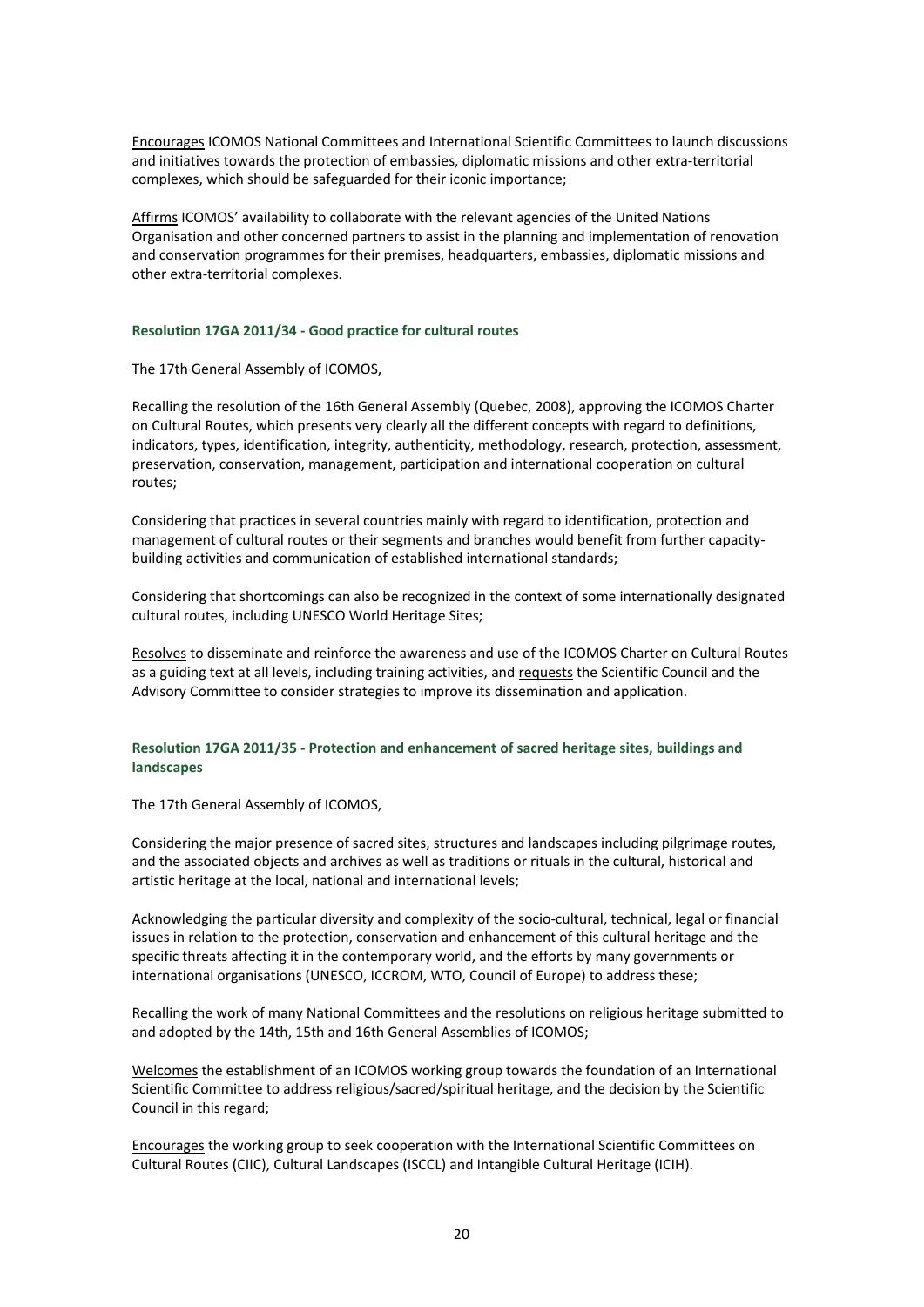# **Resolution 17GA 2011/36 ‐ Conservation of commemorative monuments and heritage sites of armed conflict**

The 17<sup>th</sup> General Assembly of ICOMOS.

Considering the impact of the widespread world conflicts on society, in particular those of the 20th century, which have also lead to the creation of a modern system of international organizations and institutions that form the basis of international cooperation on the preservation of cultural heritage in times of war, as much as in times of peace;

Considering the numerous monuments, cemeteries, landscapes and other commemorative sites of major international conflicts in every region of the world, the efforts to conserve this heritage and in general the commemorative sites of conflicts and that of their military and civilian victims;

Confirms the importance of this heritage of commemorative sites and the offer of ICOMOS to assist the responsible authorities in their conservation of monuments and their contributions to the education and awareness of current and future generations;

#### **Resolution 17GA 2011/37 ‐ Resolution on Twentieth Century Heritage Guidelines**

The 17th General Assembly of ICOMOS,

Recalling that the identification, conservation and presentation of the heritage sites of the modern and postmodern era have long been a matter of concern and commitment by ICOMOS;

Noting with satisfaction the development of the draft text *Approaches for the Conservation of Twentieth Century Architectural Heritage (The Madrid Document)* by the ICOMOS International Scientific Committee on Twentieth Century Heritage, and its distribution for comment and discussion, and considering the full breadth of  $20<sup>th</sup>$  century heritage;

Encourages the wide participation of National and International Scientific Committees in the on‐going development of these draft concepts.

# **Resolution 17GA 2011/38 ‐ Energy Conservation and sustainable development**

The 17th General Assembly of ICOMOS,

Recalling resolution n° 29 of the 16th General Assembly (Quebec, 2008) pertaining to energy saving and sustainable development;

Noting the decision of the Advisory Committee, which convened in Dublin in October 2010, to create a working group in order to establish an International Scientific Committee dedicated to this issue and following the first report of this working group that was presented at the Scientific Council in Paris in November 2011;

Considering that the recently passed legislation, as well as government and industry standards calling for energy saving in buildings, fails to acknowledge the intrinsic energy efficiency qualities of existing buildings or their potential for energy upgrading and also fails to acknowledge the lifecycle costs of demolitions and replacements, and is therefore particularly unsuitable to the specifics of existing buildings;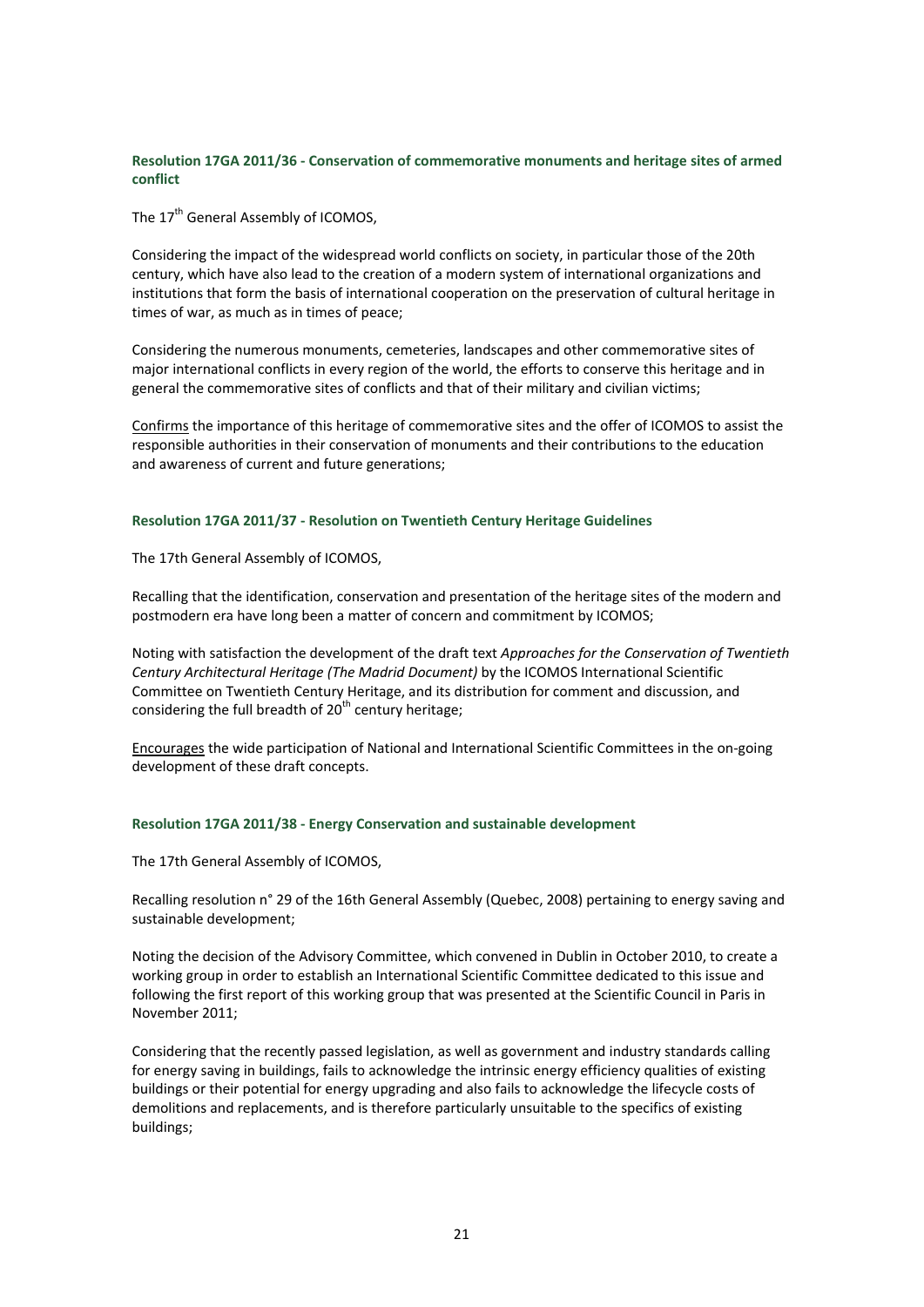Noting that the enforcement of these unsuitable laws and standards results in disastrous damage, especially from an aesthetic and technical standpoint, to the architectural qualities of many buildings and resulting sometimes even in complete demolition and rebuilding with contemporary materials and techniques;

Welcomes the working group to expand and aim towards the formation of an International Scientific Committee on the subject as soon as possible.

#### **Resolution 17GA 2011/39 – Reconstruction**

The 17th General Assembly of ICOMOS,

Recalling the Venice Charter (1964), the Dresden Declaration on Reconstruction (1982), the Nara Document on Authenticity (1994), the Krakow Charter (2000), and other recommendations addressing the theory and practice of reconstructions;

Taking into consideration the significant growth on a global scale of reconstructions of monuments and ensembles, including World Heritage Sites;

Noting the increasing disregard of existing theoretical principles for the justification of reconstruction, and a new tendency towards significant commercialization of reconstruction activities;

Encourages ICOMOS, as a matter of urgency, to launch a debate on this new and growing phenomenon of reconstruction.

#### **Resolution 17GA 2011/40**

The 17th General Assembly of ICOMOS,

Decided to not examine the draft resolution on inventories and registers of sites, structures, ensembles, landscapes and other heritage places; the draft resolution on the conservation of cultural heritage of agriculture and fisheries; the draft resolution on the visual pollution by advertisements and billboards, and the draft resolution on the safeguarding and promotion of traditional trades and know‐how for conservation, all proposed by ICOMOS Canada, as well as the draft resolution on the protection and safeguarding of the Romanian heritage proposed by the Association Pro Patrimonio France, Protection and safeguarding of Romanian Heritage and the Association Rencontres Patrimoine Europe Roumanie (RPER).

**17GA Agenda item 8‐8 ‐ Resolutions on organisational matters**

#### **Resolution GA 2011/41 ‐ Raymond Lemaire International Fund**

The 17th General Assembly of ICOMOS,

Considering that Resolution n° 29, adopted by the 12th General Assembly (Mexico, 1999) aiming at the establishment of the *Raymond Lemaire International Fund,* was designed to raise funds for training of young heritage professionals and considering Resolution n° 19 adopted by the 16th General Assembly (Quebec, 2008);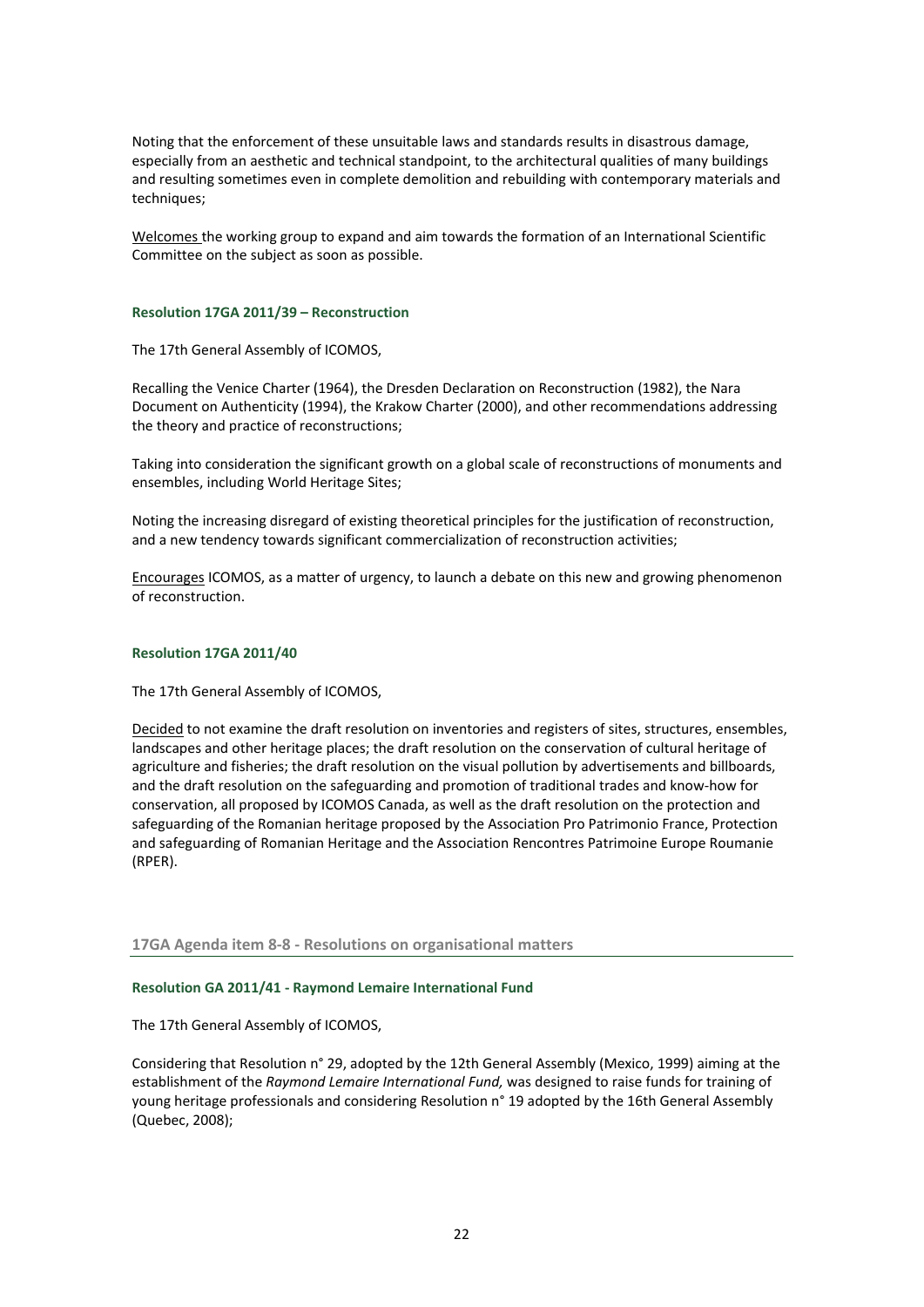Recognizing that the funds collected will serve to provide scholarships for young heritage professionals, enabling them to take part in post‐graduate courses or traineeships in conservation and restoration throughout the world, thus ensuring highly qualified membership;

Acknowledging with gratitude that the Fund has received support from eminent ICOMOS members and that the sum of 8000 Euros has been raised;

Noting that the Fund, endorsed by the Executive Committee in March 2008, was presented on 27 September 2008 at the Youth Forum organized within the framework of the 16th General Assembly in Quebec, and that the General Assembly entrusted the management of the fund to the International Secretariat;

Urges the Executive Committee to:

- a. Disseminate information concerning the *Raymond Lemaire Fund for next generation skills* to all ICOMOS members and invite them to contribute to the Fund;
- b. Conclude cooperation agreements with training centres in conservation and restoration in the world,
- c. Develop criteria for attributing scholarships and present a report on the use of the Fund to the 18th General Assembly.

#### **Resolution 17GA 2011/42 ‐ Spanish as a working language**

The 17th General Assembly of ICOMOS,

Recalling the Sofia Declaration, pronounced at the closing of the 11th General Assembly (Sofia, 1996), Resolution n° 18 on "Integrating Spanish in General Assemblies and Committee meetings" adopted by the 16<sup>th</sup> General Assembly (Quebec, 2008), and the output from Task Force 3 of the Advisory Committee meeting in Malta (2009);

Noting the increasing number of National Committees as well as the amount of members from Spanish speaking countries, corresponding to trends in the world's social and demographic evolution;

Recognizing that the above mentioned situation has made Spanish one of the three most spoken languages in ICOMOS;

Acknowledging the importance of the scientific texts as well as the very large amount of expertise in heritage emanating from Ibero‐American countries;

Considering that all possible ways should be explored to solve perceived or factual financial problems in each particular case;

Resolves to:

- a. Request the working group on the ICOMOS Statutes to study the feasibility of integrating a proposal towards the amendment of the ICOMOS Statutes to include Spanish as a working language;
- b. Thank the National Committee of Ireland for providing interpretation into Spanish at the Advisory Committee meeting in 2010, as well as the efforts made by Canada and France in trying to guarantee Spanish interpretation at the 16th and 17th General Assemblies;
- c. Recognize in particular the improvements in the use of the Spanish language made by the ICOMOS staff at the International Secretariat in Paris;